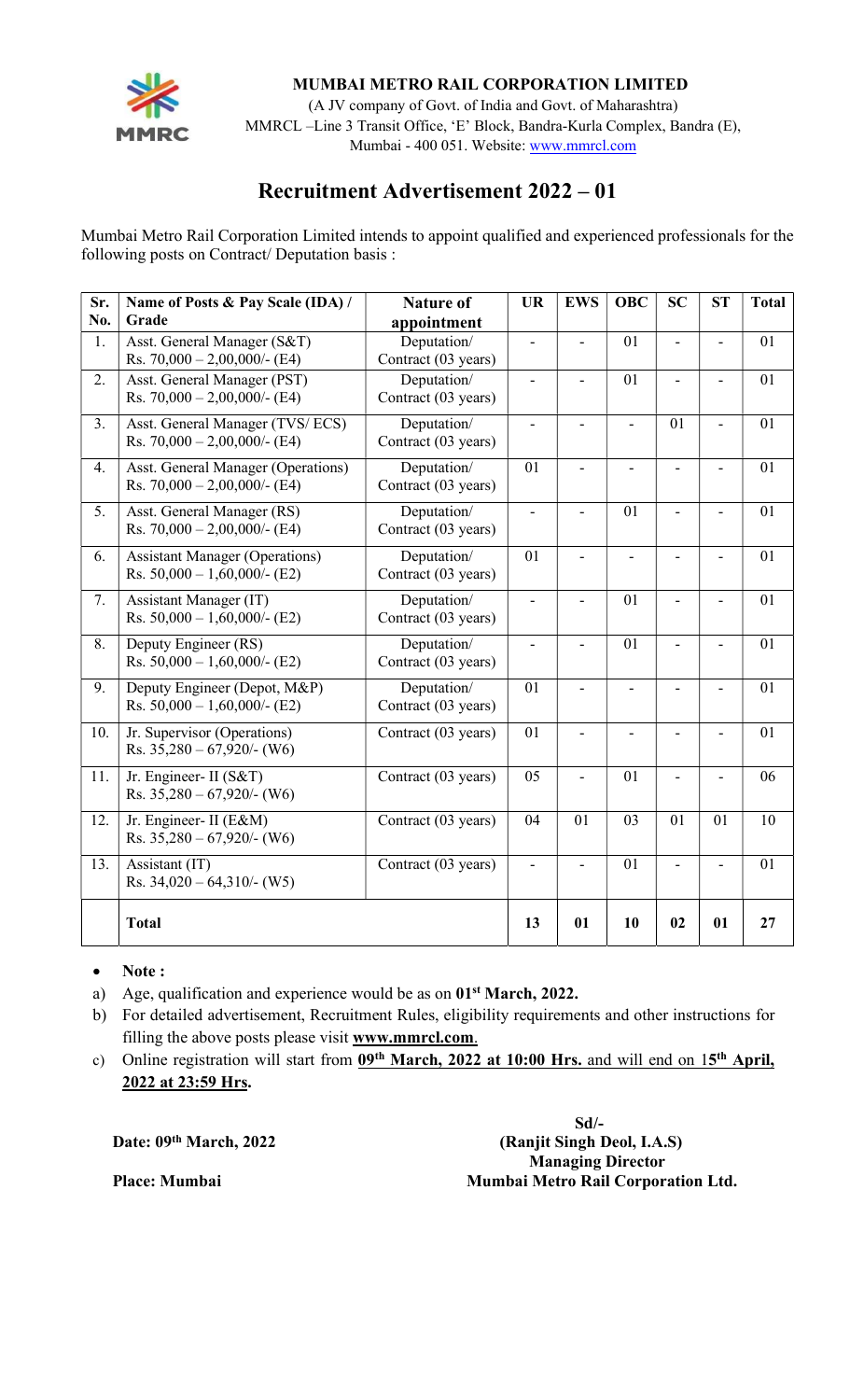

(A JV company of Govt of India and Govt of Maharashtra) MMRCL –Line 3 Transit Office, 'E' Block, Bandra-Kurla Complex, Bandra (E), Mumbai - 400 051

| Sr. | <b>Designation</b>                       | Grade/                                                              | No. of                   | Age                                                                                                      | Qualification                                                                                                      | <b>Experience</b>                                                                                                                                                                                                                                                                                                                                                                                                                                                                                                                                                                                                                                                                |                                                                                                                                                                                                                                                                                                                                                                                                                                 |
|-----|------------------------------------------|---------------------------------------------------------------------|--------------------------|----------------------------------------------------------------------------------------------------------|--------------------------------------------------------------------------------------------------------------------|----------------------------------------------------------------------------------------------------------------------------------------------------------------------------------------------------------------------------------------------------------------------------------------------------------------------------------------------------------------------------------------------------------------------------------------------------------------------------------------------------------------------------------------------------------------------------------------------------------------------------------------------------------------------------------|---------------------------------------------------------------------------------------------------------------------------------------------------------------------------------------------------------------------------------------------------------------------------------------------------------------------------------------------------------------------------------------------------------------------------------|
| No. |                                          | Pay scale                                                           | post                     |                                                                                                          |                                                                                                                    | <b>Mandatory</b>                                                                                                                                                                                                                                                                                                                                                                                                                                                                                                                                                                                                                                                                 | <b>Desirable</b>                                                                                                                                                                                                                                                                                                                                                                                                                |
| 1.  | Assistant<br>General<br>Manager<br>(S&T) | Grade (E4)<br>$Rs. 70,000 -$<br>$2,00,000/$ -<br>(IDA Pay<br>scale) | 01<br>(OBC)<br>category) | Maximum<br>40 years<br>(Age is)<br>relaxable for<br>deserving/<br>internal<br>/deputation<br>candidates) | Full time Degree in<br>Electronics &<br>Communication<br>Engineering from<br>recognized and<br>reputed university. | • Jr. Scale officer having total minimum 05 years of<br>service with Grade Pay of Rs. 5,400/- (CDA); or<br>• Officer currently working in Sr. Scale of Rs.6,600/-<br>(CDA) or IDA pay scale of Rs. $60,000 - 1,80,000$ .<br>minimum 02 years post-qualification<br>with<br>experience in "desirable" domain for the post; or<br>Total minimum 07 years of post-qualification<br>$\bullet$<br>experience in Executive grade in Government<br>entities in "desirable" domain for the post; or<br>Total minimum 07 years of post-qualification<br>experience in reputed Private sector in Executive<br>grade in "desirable" domain for the post with<br>minimum CTC of Rs. 08 Lacs. | Candidate should have experience<br>of working in<br>construction<br>projects of railways / metros/ other<br>PSUs /private sector dealing in<br>signal and telecom.<br>• Candidate should be conversant<br>with computerized environment<br>working and latest Signaling &<br>Telecommunications<br>(S&T)<br>technologies etc.<br>• Candidates with experience of<br>working of modern urban rail<br>systems will be preferred. |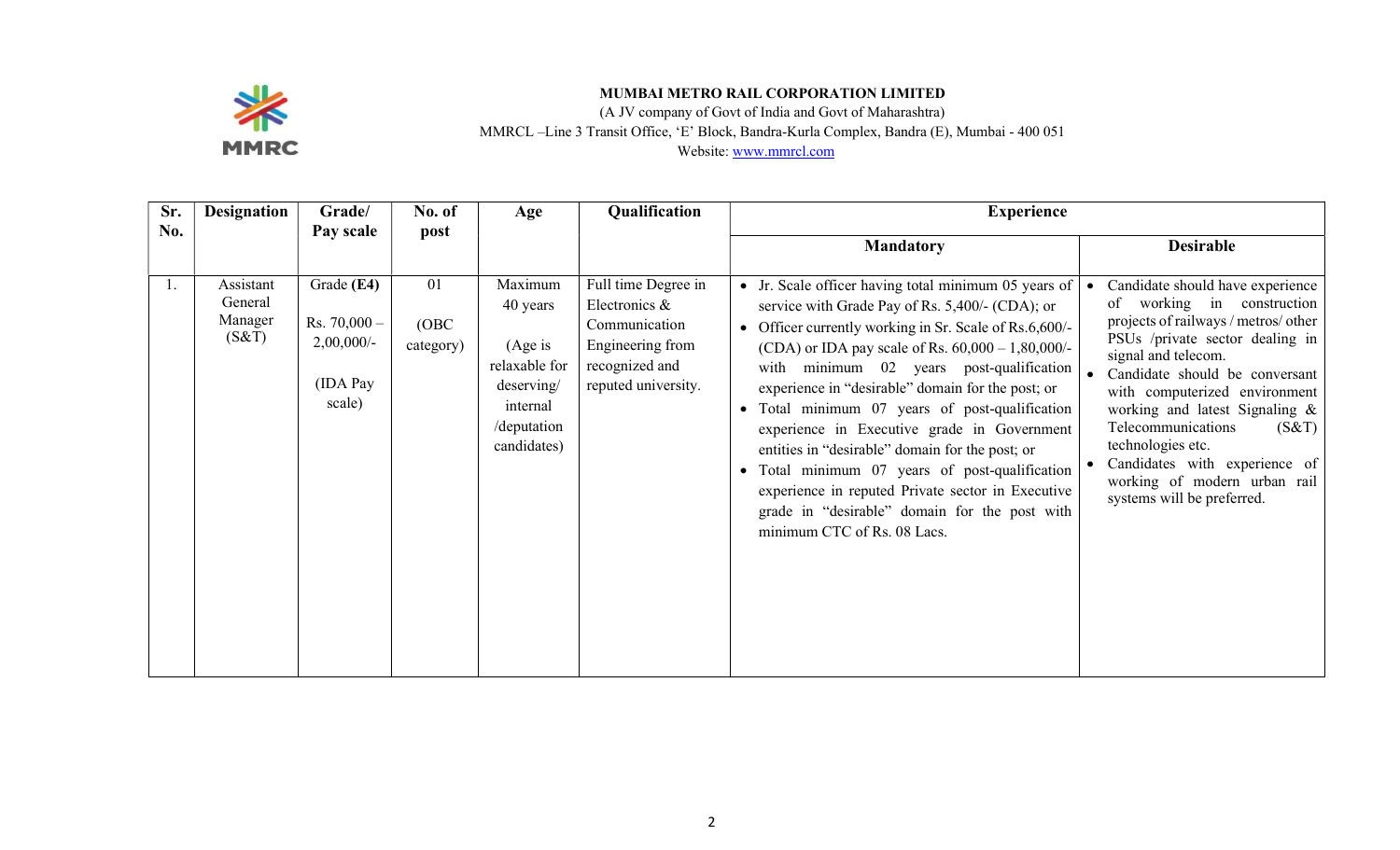

(A JV company of Govt of India and Govt of Maharashtra)

MMRCL –Line 3 Transit Office, 'E' Block, Bandra-Kurla Complex, Bandra (E), Mumbai - 400 051

| Sr. | <b>Designation</b>                       | Grade/                                                               | No. of                   | Age                                                                                                      | Qualification                                                                                        | <b>Experience</b>                                                                                                                                                                                                                                                                                                                                                                                                                                                                                                                                                                                                                                                              |                                                                                                                                                                                                                                                                                                                                                                                                                                                                                                                        |
|-----|------------------------------------------|----------------------------------------------------------------------|--------------------------|----------------------------------------------------------------------------------------------------------|------------------------------------------------------------------------------------------------------|--------------------------------------------------------------------------------------------------------------------------------------------------------------------------------------------------------------------------------------------------------------------------------------------------------------------------------------------------------------------------------------------------------------------------------------------------------------------------------------------------------------------------------------------------------------------------------------------------------------------------------------------------------------------------------|------------------------------------------------------------------------------------------------------------------------------------------------------------------------------------------------------------------------------------------------------------------------------------------------------------------------------------------------------------------------------------------------------------------------------------------------------------------------------------------------------------------------|
| No. |                                          | Pay scale                                                            | post                     |                                                                                                          |                                                                                                      | <b>Mandatory</b>                                                                                                                                                                                                                                                                                                                                                                                                                                                                                                                                                                                                                                                               | <b>Desirable</b>                                                                                                                                                                                                                                                                                                                                                                                                                                                                                                       |
| 2.  | Assistant<br>General<br>Manager<br>(PST) | Grade (E4)<br>$Rs. 70,000 -$<br>$2,00,000/$ -<br>(IDA Pay)<br>scale) | 01<br>(OBC)<br>category) | Maximum<br>40 years<br>(Age is)<br>relaxable for<br>deserving/<br>internal<br>/deputation<br>candidates) | Full time Degree<br>Electrical<br>in<br>Engineering from<br>recognized<br>and<br>reputed university. | Jr. Scale officer having total minimum 05 years<br>of service with Grade Pay of Rs. 5,400/- (CDA);<br><sub>or</sub><br>Officer currently working in Sr. Scale of<br>Rs.6,600/- (CDA) or IDA pay scale of Rs.<br>$60,000 - 1,80,000/$ - with minimum 04 years<br>post-qualification experience in "desirable"<br>domain for the post; or<br>Total minimum 07 years of post-qualification<br>experience in Executive grade in Government<br>entities in "desirable" domain for the post; or<br>Total minimum 07 years of post-qualification<br>experience in reputed Private sector in Executive<br>grade in "desirable" domain for the post with<br>minimum CTC of Rs. 08 Lacs. | Candidate should have experience of<br>working in construction projects of<br>Railways/ Metro/ other PSUs/ Private<br>sector dealing with electrical power<br>supply, traction power supply system.<br>Adequate experience in supervising above<br>work, coordination between various<br>contractors at site.<br>Candidate should have exposure in<br>managing and controlling various types of<br>documentation.<br>Candidates with experience of working<br>on projects for urban rail systems will be<br>preferred. |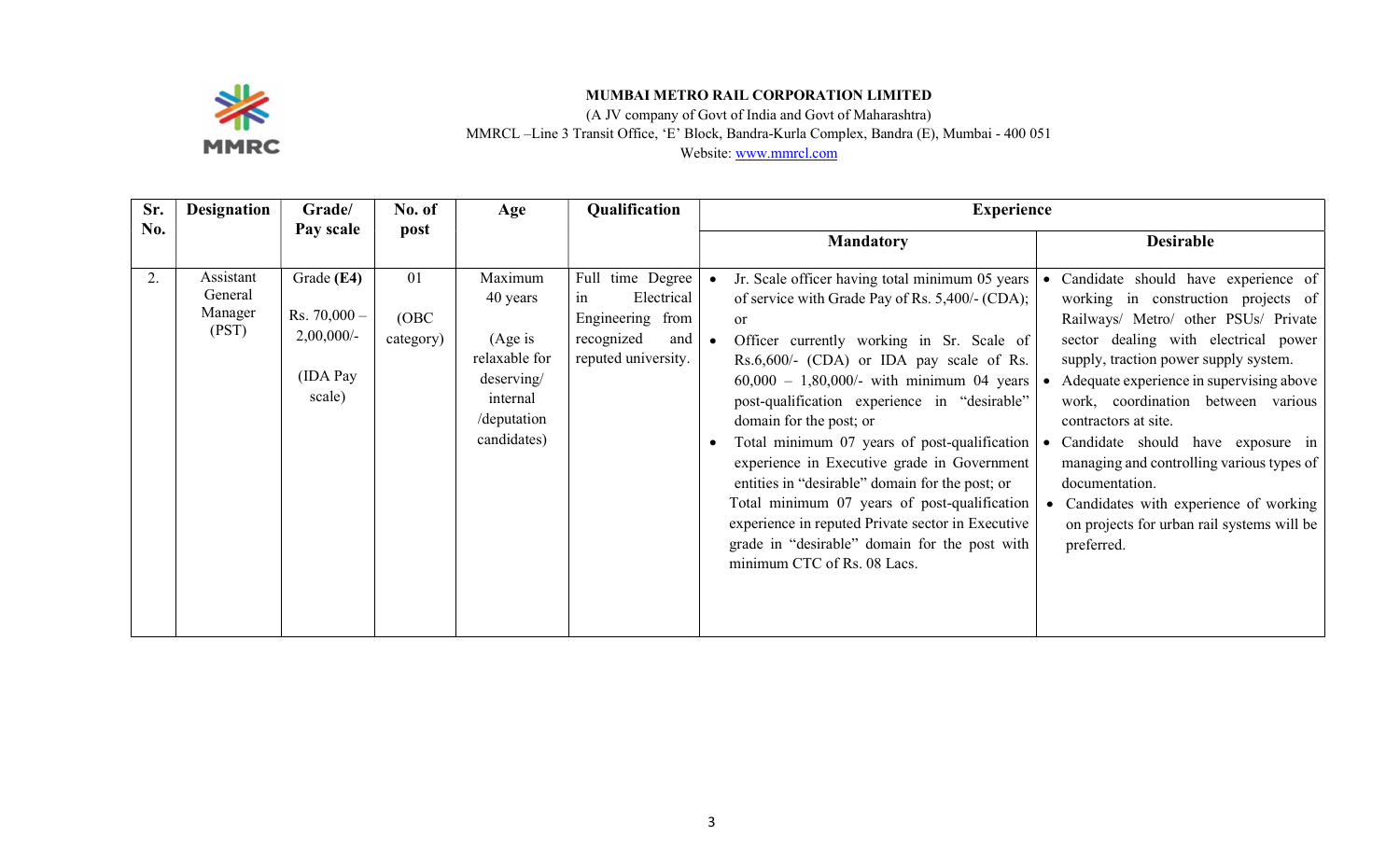

(A JV company of Govt of India and Govt of Maharashtra)

MMRCL –Line 3 Transit Office, 'E' Block, Bandra-Kurla Complex, Bandra (E), Mumbai - 400 051

| Sr. | <b>Designation</b>                           | <b>Grade/Pay</b>                                                    | No. of                  | Age                                                                                                     | Qualification                                                                                                         |           | <b>Mandatory Experience</b>                                                                                                                                                                                                                                                                                                                                                                                                                                                                                                                                                                                                                                                                                                | <b>Desirable</b>                                                                                                                                                                                                                                                                                                                                                                                                                                                                                                                                                                                                                                                                                                                                                          |
|-----|----------------------------------------------|---------------------------------------------------------------------|-------------------------|---------------------------------------------------------------------------------------------------------|-----------------------------------------------------------------------------------------------------------------------|-----------|----------------------------------------------------------------------------------------------------------------------------------------------------------------------------------------------------------------------------------------------------------------------------------------------------------------------------------------------------------------------------------------------------------------------------------------------------------------------------------------------------------------------------------------------------------------------------------------------------------------------------------------------------------------------------------------------------------------------------|---------------------------------------------------------------------------------------------------------------------------------------------------------------------------------------------------------------------------------------------------------------------------------------------------------------------------------------------------------------------------------------------------------------------------------------------------------------------------------------------------------------------------------------------------------------------------------------------------------------------------------------------------------------------------------------------------------------------------------------------------------------------------|
| No. |                                              | scale                                                               | post                    |                                                                                                         |                                                                                                                       |           |                                                                                                                                                                                                                                                                                                                                                                                                                                                                                                                                                                                                                                                                                                                            |                                                                                                                                                                                                                                                                                                                                                                                                                                                                                                                                                                                                                                                                                                                                                                           |
| 3.  | Assistant<br>General<br>Manager<br>(TVS/ECS) | Grade (E4)<br>$Rs. 70,000 -$<br>$2,00,000/$ -<br>(IDA Pay<br>scale) | 01<br>(SC)<br>category) | Maximum<br>40 years<br>(Age is<br>relaxable for<br>deserving/<br>internal<br>/deputation<br>candidates) | Full time Degree<br>in Mechanical or<br>Electrical<br>Engineering<br>from recognized<br>and<br>reputed<br>university. | $\bullet$ | Jr. Scale officer having total minimum<br>05 years of service with Grade Pay of<br>Rs. $5,400/$ - (CDA); or<br>Officer currently working in Sr. Scale of $\vert \bullet \vert$<br>Rs.6,600/- (CDA) or IDA pay scale of<br>Rs. $60,000 - 1,80,000/$ - with minimum<br>04 years post-qualification experience in<br>"desirable" domain for the post; or<br>Total minimum 07 years of post- $\vert \bullet \vert$<br>qualification experience in Executive<br>grade in Government entities in<br>"desirable" domain for the post; or<br>Total minimum 07 years of post-<br>qualification experience in reputed<br>Private sector in Executive grade in<br>"desirable" domain for the post with<br>minimum CTC of Rs. 08 Lacs. | Candidate should have experience of working in<br>construction projects of Railways/ Metro/ other PSUs/<br>Private sector dealing with TVS & ECS systems<br>Adequate experience in supervising of Design,<br>installation, Testing & commissioning of tunnel<br>ventilation and environmental control system work<br>including coordination between various contractors at<br>site.<br>Candidates with experience in Govt. sector/ Public<br>sector companies/ large scale infrastructure Projects/<br>Metro rail companies will be preferred.<br>Candidate should be conversant with computerized<br>designing & drawings, latest Traction / TVS / ECS /<br>Escalators technologies and should be<br>Lifts $\sqrt{ }$<br>conversant with international bidding procedure |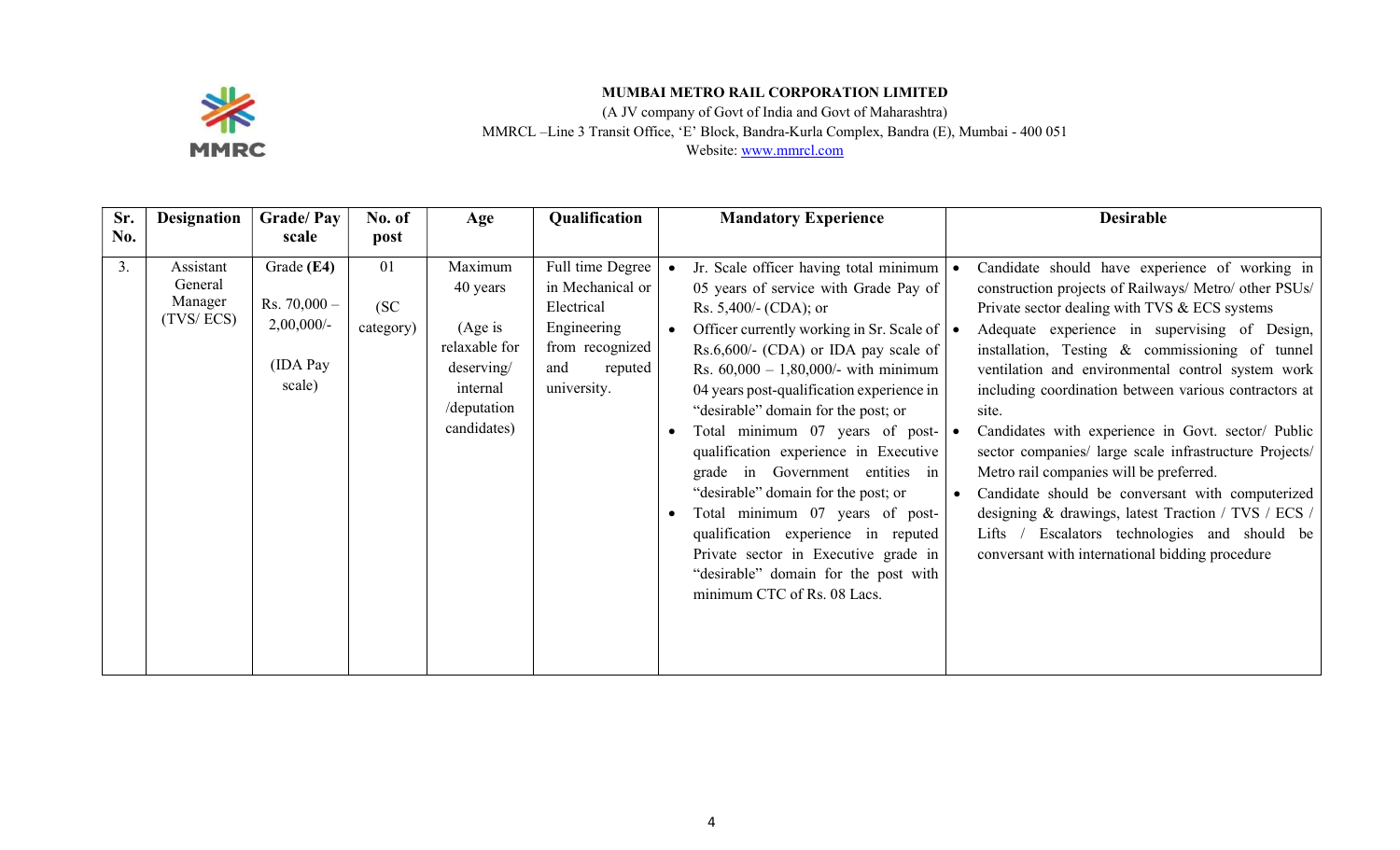

(A JV company of Govt of India and Govt of Maharashtra)

MMRCL –Line 3 Transit Office, 'E' Block, Bandra-Kurla Complex, Bandra (E), Mumbai - 400 051

| Sr. | Designation                                     | Grade/                                                              | No. of                  | Age                                                                                                     | Qualification                                                                                                                             | <b>Experience</b>                                                                                                                                                                                                                                                                                                                                                                                                                                                                                                                                                                                                                                                                                                                                                                            |                                                                                                                                                                                                                                                                                                                                                                                                                                                                                                                  |
|-----|-------------------------------------------------|---------------------------------------------------------------------|-------------------------|---------------------------------------------------------------------------------------------------------|-------------------------------------------------------------------------------------------------------------------------------------------|----------------------------------------------------------------------------------------------------------------------------------------------------------------------------------------------------------------------------------------------------------------------------------------------------------------------------------------------------------------------------------------------------------------------------------------------------------------------------------------------------------------------------------------------------------------------------------------------------------------------------------------------------------------------------------------------------------------------------------------------------------------------------------------------|------------------------------------------------------------------------------------------------------------------------------------------------------------------------------------------------------------------------------------------------------------------------------------------------------------------------------------------------------------------------------------------------------------------------------------------------------------------------------------------------------------------|
| No. |                                                 | Pay scale                                                           | post                    |                                                                                                         |                                                                                                                                           | <b>Mandatory</b>                                                                                                                                                                                                                                                                                                                                                                                                                                                                                                                                                                                                                                                                                                                                                                             | <b>Desirable</b>                                                                                                                                                                                                                                                                                                                                                                                                                                                                                                 |
| 4.  | Assistant<br>General<br>Manager<br>(Operations) | Grade (E4)<br>$Rs. 70,000 -$<br>$2,00,000/$ -<br>(IDA Pay<br>scale) | 01<br>(UR)<br>category) | Maximum<br>40 years<br>(Age is<br>relaxable for<br>deserving/<br>internal<br>/deputation<br>candidates) | Bachelor's Degree in<br>Engineering in<br>Mechanical/<br>Electrical/Electronics<br>/ Electronics and<br>Telecommunication<br>Engineering. | • Jr. Scale officer having total minimum 05 years<br>of service with Grade Pay of Rs. 5,400/- (CDA)<br>with minimum 02 years post-qualification<br>experience in "desirable" domain for the post;<br><b>or</b><br>Officer currently working in Sr. Scale of Rs.<br>$\bullet$<br>$6,600/$ - (CDA) or IDA pay scale of Rs. $60,000$<br>$-1,80,000/$ - with minimum 02 years post-<br>qualification experience in "desirable" domain<br>for the post; or<br>Total minimum 07 years of post-qualification<br>experience in Executive grade in Government<br>entities in "desirable" domain for the post; or<br>Total minimum 07 years of post-qualification<br>experience in reputed Private sector in<br>Executive grade in "desirable" domain for the<br>post with minimum CTC of Rs. 08 Lacs. | To be well conversant with MRGR, operations<br>management, train management and rules<br>pertaining to safe train operation, preparation<br>of timetable, trip chart, roster, weekly block,<br>preparation of various operating procedures,<br>experience of OCC.<br>Experience of working on Metro Rail Projects<br>in the field of planning, studying general<br>arrangement drawings, reviewing Stations,<br>Track, Signalling and OHE layouts, identifying<br>critical elements from operations perspective. |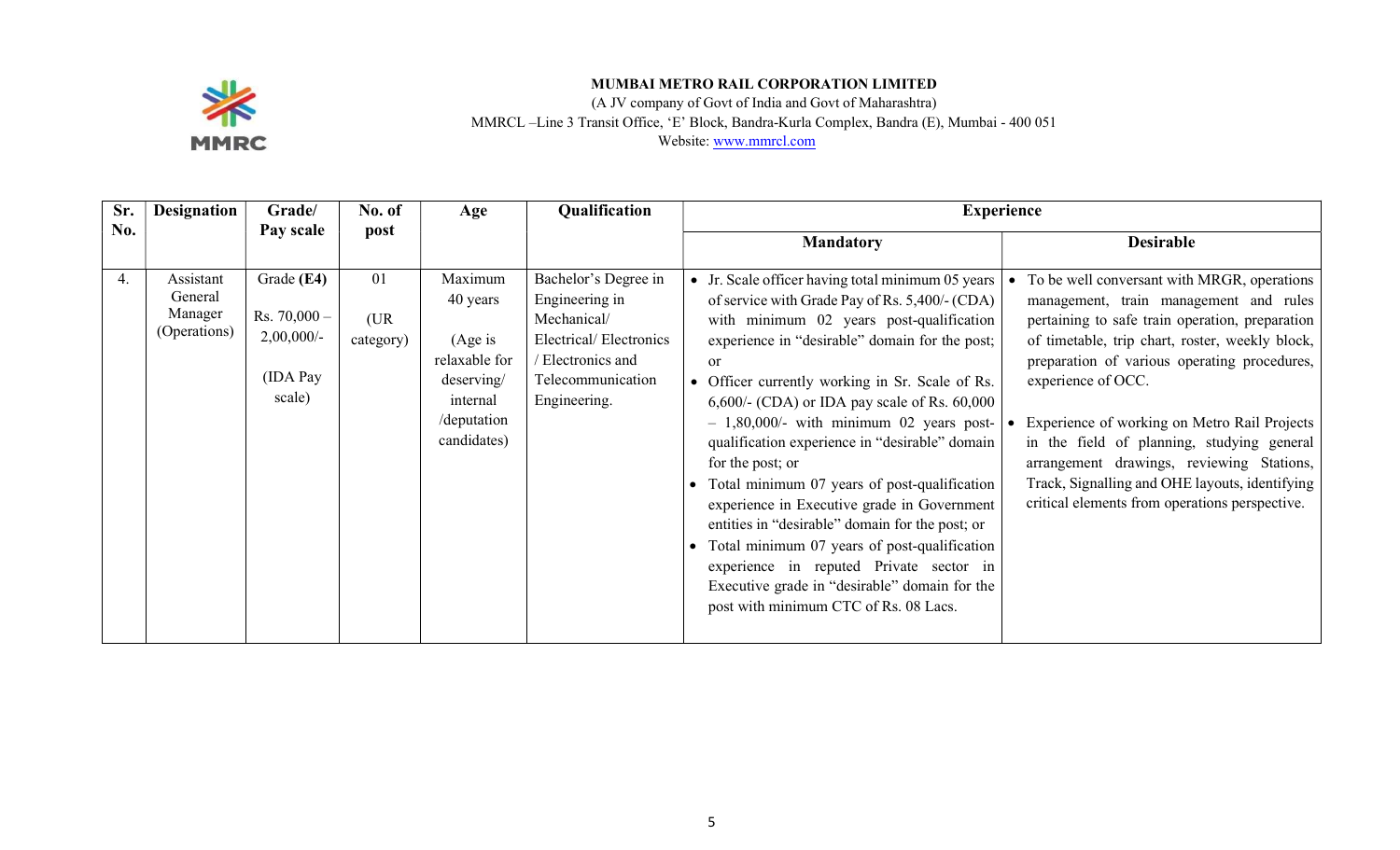

(A JV company of Govt of India and Govt of Maharashtra) MMRCL –Line 3 Transit Office, 'E' Block, Bandra-Kurla Complex, Bandra (E), Mumbai - 400 051 Website: www.mmrcl.com

| Sr.        | <b>Designation</b>                                    | Grade/                                                              | No. of                   | Age                                                                                                      | Qualification                                                                                                          | <b>Experience</b>                                                                                                                                                                                                                                                                                                                                                                                                                                                                                                                                                                                                                                                                                         |                                                                                                                                                                                                                                                                                                                                                                                                                                                                                                                             |
|------------|-------------------------------------------------------|---------------------------------------------------------------------|--------------------------|----------------------------------------------------------------------------------------------------------|------------------------------------------------------------------------------------------------------------------------|-----------------------------------------------------------------------------------------------------------------------------------------------------------------------------------------------------------------------------------------------------------------------------------------------------------------------------------------------------------------------------------------------------------------------------------------------------------------------------------------------------------------------------------------------------------------------------------------------------------------------------------------------------------------------------------------------------------|-----------------------------------------------------------------------------------------------------------------------------------------------------------------------------------------------------------------------------------------------------------------------------------------------------------------------------------------------------------------------------------------------------------------------------------------------------------------------------------------------------------------------------|
| <b>No.</b> |                                                       | Pay scale                                                           | post                     |                                                                                                          |                                                                                                                        | <b>Mandatory</b>                                                                                                                                                                                                                                                                                                                                                                                                                                                                                                                                                                                                                                                                                          | <b>Desirable</b>                                                                                                                                                                                                                                                                                                                                                                                                                                                                                                            |
| 5.         | Assistant<br>General<br>Manager<br>(Rolling<br>Stock) | Grade (E4)<br>Rs. $70,000 -$<br>$2,00,000/$ -<br>(IDA Pay<br>scale) | 01<br>(OBC)<br>category) | Maximum<br>40 years<br>(Age is)<br>relaxable for<br>deserving/<br>internal<br>/deputation<br>candidates) | Full time Degree in<br>Mechanical<br>or<br><b>Electrical Engineering</b><br>from recognized and<br>reputed university. | Jr. Scale officer having total minimum 05 years  <br>of service with Grade Pay of Rs. 5,400/- (CDA);<br><sub>or</sub><br>Officer currently working in Sr. Scale of<br>Rs.6,600/- (CDA) or IDA pay scale of Rs.<br>$60,000 - 1,80,000/$ - with minimum 02 years $\bullet$<br>post-qualification experience in "desirable"<br>domain for the post; or<br>Total minimum 07 years of post-qualification<br>experience in Executive grade in Government<br>entities in "desirable" domain for the post; or<br>Total minimum 07 years of post-qualification  <br>$\bullet$<br>experience in reputed Private sector in<br>Executive grade in "desirable" domain for the<br>post with minimum CTC of Rs. 08 Lacs. | Candidate should have experience of<br>working in construction projects of<br>Railways/ Metro/ other PSUs/ Private<br>sector dealing with electrical power<br>supply, traction power supply system.<br>Adequate experience in supervising<br>electrical work, coordination between<br>various contractors at site.<br>Candidate should have exposure in<br>managing and controlling various types of<br>documentation.<br>Candidates with experience of working on<br>projects for urban rail systems will be<br>preferred. |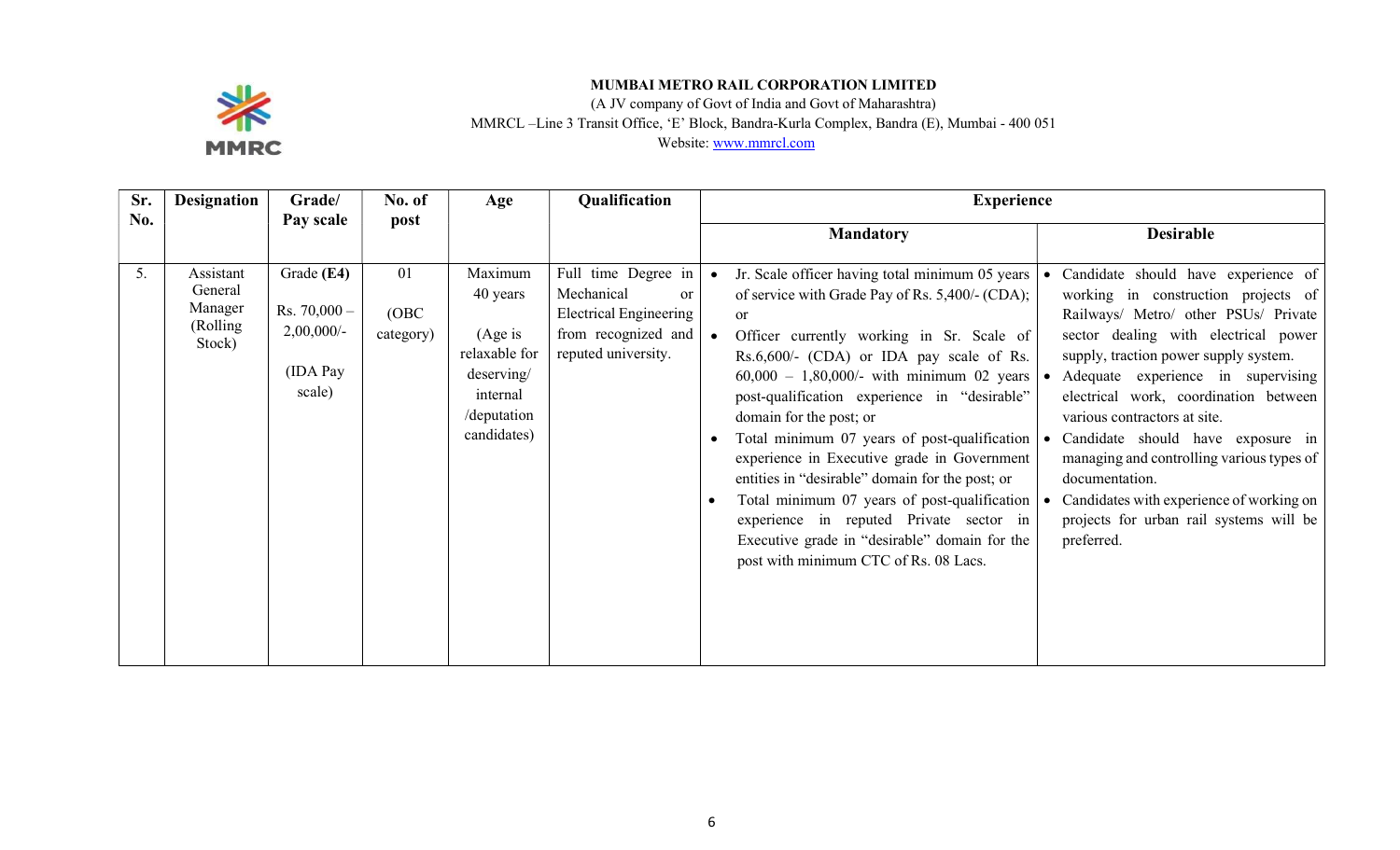

(A JV company of Govt of India and Govt of Maharashtra) MMRCL –Line 3 Transit Office, 'E' Block, Bandra-Kurla Complex, Bandra (E), Mumbai - 400 051

| Sr. | <b>Designation</b>                   | Grade/                                                             | No. of                  | Age                                                                                                      | Qualification                                                                                                                                                                            | <b>Experience</b>                                                                                                                                                                                                                                                                                                                                                                                                                                                                                                                                                                                                                           |                                                                                                                                                                                                                                                                                                                                                                                                                                                                                                                                                                                   |
|-----|--------------------------------------|--------------------------------------------------------------------|-------------------------|----------------------------------------------------------------------------------------------------------|------------------------------------------------------------------------------------------------------------------------------------------------------------------------------------------|---------------------------------------------------------------------------------------------------------------------------------------------------------------------------------------------------------------------------------------------------------------------------------------------------------------------------------------------------------------------------------------------------------------------------------------------------------------------------------------------------------------------------------------------------------------------------------------------------------------------------------------------|-----------------------------------------------------------------------------------------------------------------------------------------------------------------------------------------------------------------------------------------------------------------------------------------------------------------------------------------------------------------------------------------------------------------------------------------------------------------------------------------------------------------------------------------------------------------------------------|
| No. |                                      | Pay scale                                                          | post                    |                                                                                                          |                                                                                                                                                                                          | <b>Mandatory</b>                                                                                                                                                                                                                                                                                                                                                                                                                                                                                                                                                                                                                            | <b>Desirable</b>                                                                                                                                                                                                                                                                                                                                                                                                                                                                                                                                                                  |
| 6.  | Assistant<br>Manager<br>(Operations) | Grade (E2)<br>$Rs. 50,000 -$<br>$1,60,000/-$<br>(IDA Pay<br>scale) | 01<br>(UR)<br>category) | Maximum<br>35 years<br>(Age is)<br>relaxable for<br>deserving/<br>internal<br>/deputation<br>candidates) | B.E.<br><b>B.</b><br>Tech<br>in<br>Electrical/<br>Mechanical/<br>Electronics<br>&<br>Telecommunication<br>Engineering<br>discipline<br>from a Govt. recognized<br>Institute / University | • Total minimum 04 years of experience in $\cdot$<br>Supervisory grade of Rs. $46,620 - 89,720/$ - (W8<br>Grade) in IDA pay scale with minimum 02 years<br>post qualification experience in "desirable"<br>domain for the post or equivalent in Government<br>entities; or<br>• Total minimum 02 years of post-qualification<br>experience in Executive grade in Government<br>entities in "desirable" domain for the post, in<br>next below grade; or<br>Total minimum 05 years of post-qualification<br>experience in reputed Private sector in Executive<br>grade in "desirable" domain for the post with<br>minimum CTC of Rs. 06 Lacs. | Should have worked as Depot<br>Controller / OCC controller/ Station<br>Controller for at least one year and<br>Safety<br>understand<br>in<br>Train<br>Operations working.<br>Should have a good understanding of<br>Metro Railway General Rules.<br>The experience should include OCC<br>Working/ Operating Trains/ Stations<br>Working and upkeep/ dealing with<br>operations revenue/ Crew control<br>functions/ draw-out rosters/ train<br>management/ operations training/<br>station management and developing<br>operations procedures<br>$etc.$ in<br>Railway/ Metro Rail. |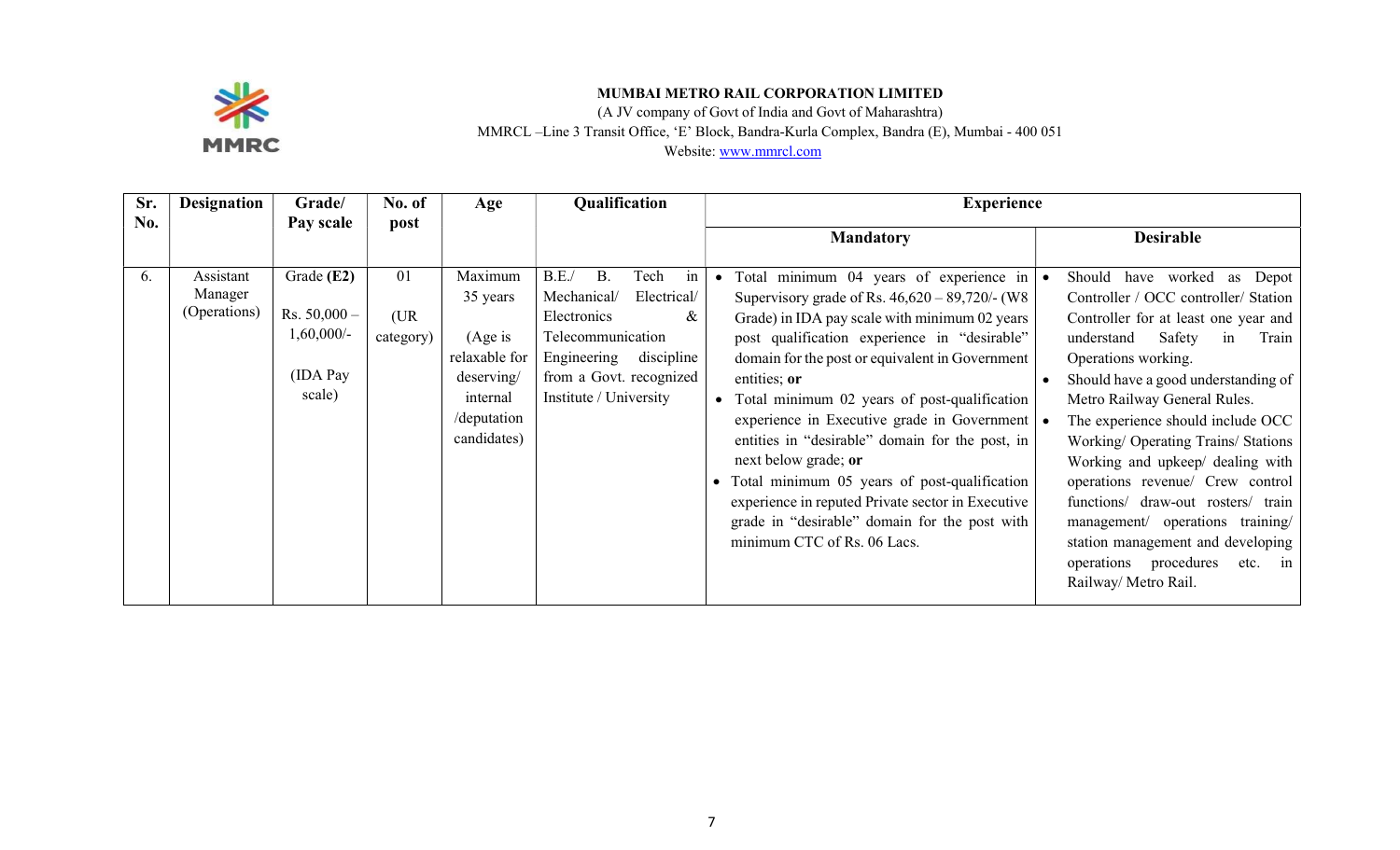

(A JV company of Govt of India and Govt of Maharashtra)

MMRCL –Line 3 Transit Office, 'E' Block, Bandra-Kurla Complex, Bandra (E), Mumbai - 400 051

| Sr. | <b>Designation</b>        | Grade/                                                             | No. of                   | Age                                                                                                      | Qualification                                                                                                                                    | <b>Experience</b>                                                                                                                                                                                                                                                                                                                                                                                                                                                                                                                                                                                                                                                                                                                                                                                                                                                                                                                                                                                                    |                                                                                                                                                                                                                                                                                                                                                                                                                                                                       |
|-----|---------------------------|--------------------------------------------------------------------|--------------------------|----------------------------------------------------------------------------------------------------------|--------------------------------------------------------------------------------------------------------------------------------------------------|----------------------------------------------------------------------------------------------------------------------------------------------------------------------------------------------------------------------------------------------------------------------------------------------------------------------------------------------------------------------------------------------------------------------------------------------------------------------------------------------------------------------------------------------------------------------------------------------------------------------------------------------------------------------------------------------------------------------------------------------------------------------------------------------------------------------------------------------------------------------------------------------------------------------------------------------------------------------------------------------------------------------|-----------------------------------------------------------------------------------------------------------------------------------------------------------------------------------------------------------------------------------------------------------------------------------------------------------------------------------------------------------------------------------------------------------------------------------------------------------------------|
| No. |                           | Pay scale                                                          | post                     |                                                                                                          |                                                                                                                                                  | <b>Mandatory</b>                                                                                                                                                                                                                                                                                                                                                                                                                                                                                                                                                                                                                                                                                                                                                                                                                                                                                                                                                                                                     | <b>Desirable</b>                                                                                                                                                                                                                                                                                                                                                                                                                                                      |
| 7.  | Assistant<br>Manager (IT) | Grade (E2)<br>Rs. $50,000 -$<br>$1,60,000/-$<br>(IDA Pay<br>scale) | 01<br>(OBC)<br>category) | Maximum<br>35 years<br>(Age is)<br>relaxable for<br>deserving/<br>internal<br>/deputation<br>candidates) | Full time B.E (IT or<br>Computer Science) or<br>MCA or equivalent<br>degree with minimum<br>60% marks from<br>recognized College /<br>University | Candidates working in Govt. sector / PSUs should<br>have a total minimum 03 years of post-qualification<br>experience, out of which a minimum of 02 years in<br>Executive grade in IDA Pay scale of E1 grade<br>Rs. $16,400 - 40,500/$ - (pre-revised) or equivalent CDA<br>pay scale.<br>Candidates working in Govt. sector / PSUs should<br>have a total minimum 05 years of post-qualification<br>experience in non-executive grade with atleast 01 year<br>in IDA pay scale of W5 grade Rs. $34,020 - 64,310/$ - or<br>equivalent CDA pay scale.<br>Candidates should have working experience in IT<br>department with excellent working knowledge of<br>computer systems, security, network and systems<br>administration, databases / data storage systems.<br>Candidates working in Private sector should have a<br>total minimum of 05 years of post-qualification<br>experience with minimum 02 years in executive level<br>in "desirable" domain for the post with minimum<br>current CTC of Rs. 4.5 lacs. | • Candidates<br>having working<br>experience of Enterprise Asset<br>Management Systems such as<br>IBM, Maximo, Infor, SAP,<br>Oracle etc. will be preferred.<br>Working knowledge of Project<br>Management<br>Systems<br>applications such as Primavera<br>P6 and 5D-BIM is desirable.<br>Candidates having exposure to<br>IT Policy of GOI, knowledge of<br>e-Tendering,<br>e-Procurement,<br>e-Governance, e-Office and<br>Cyber Security Law will be<br>preferred. |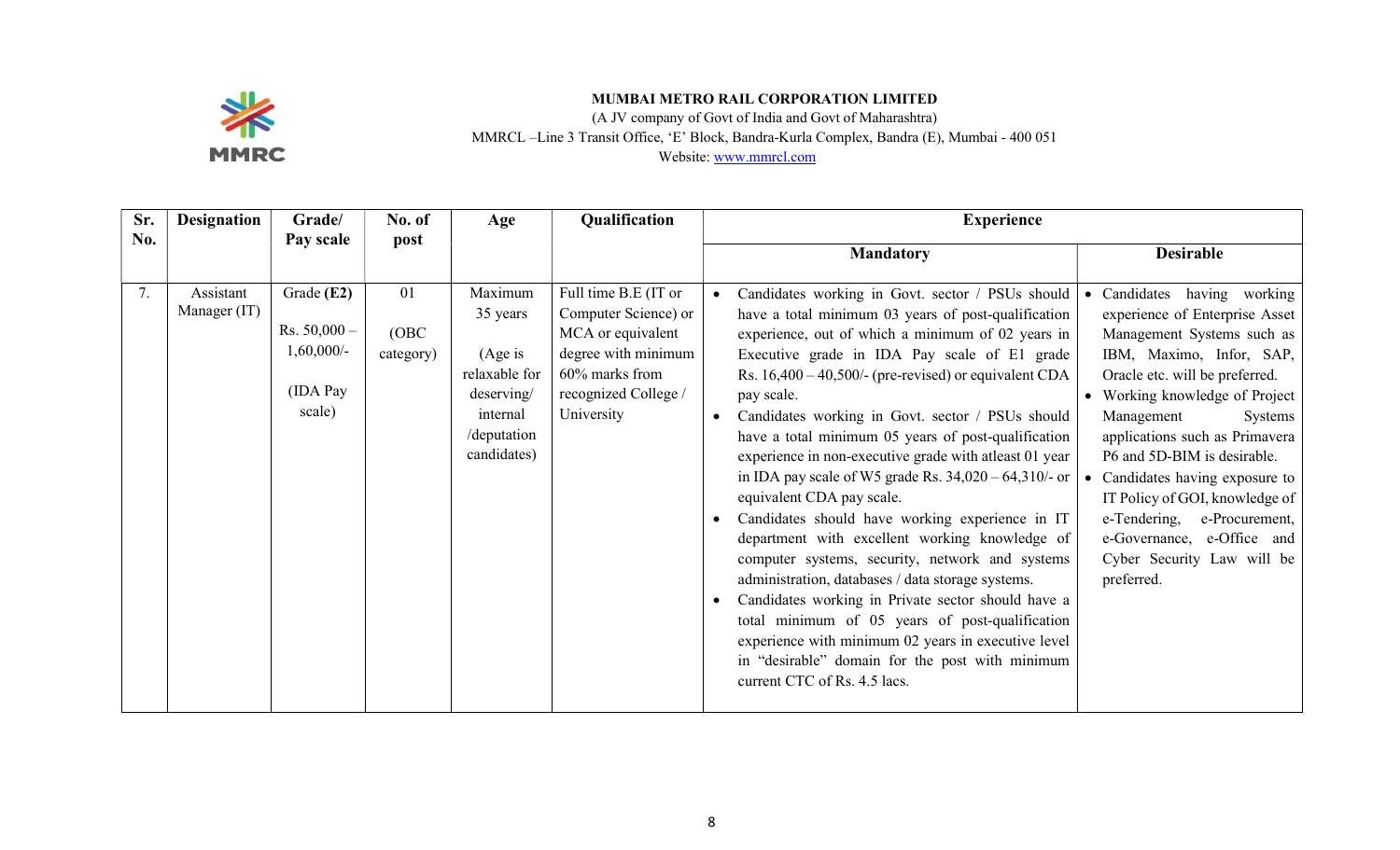

(A JV company of Govt of India and Govt of Maharashtra) MMRCL –Line 3 Transit Office, 'E' Block, Bandra-Kurla Complex, Bandra (E), Mumbai - 400 051 Website: www.mmrcl.com

| Sr. | <b>Designation</b>                        | Grade/                                                              | No. of                   | Age                                                                                                      | Qualification                                                                                                                                                | <b>Experience</b>                                                                                                                                                                                                                                                                                                                                                                                                                                                                                                                                                                                                                                                                                                                                                                                                                                                                                          |                                                                                                                                                                                                                                                                                                                                                                                                         |  |
|-----|-------------------------------------------|---------------------------------------------------------------------|--------------------------|----------------------------------------------------------------------------------------------------------|--------------------------------------------------------------------------------------------------------------------------------------------------------------|------------------------------------------------------------------------------------------------------------------------------------------------------------------------------------------------------------------------------------------------------------------------------------------------------------------------------------------------------------------------------------------------------------------------------------------------------------------------------------------------------------------------------------------------------------------------------------------------------------------------------------------------------------------------------------------------------------------------------------------------------------------------------------------------------------------------------------------------------------------------------------------------------------|---------------------------------------------------------------------------------------------------------------------------------------------------------------------------------------------------------------------------------------------------------------------------------------------------------------------------------------------------------------------------------------------------------|--|
| No. |                                           | Pay scale                                                           | post                     |                                                                                                          |                                                                                                                                                              | <b>Mandatory</b>                                                                                                                                                                                                                                                                                                                                                                                                                                                                                                                                                                                                                                                                                                                                                                                                                                                                                           | <b>Desirable</b>                                                                                                                                                                                                                                                                                                                                                                                        |  |
| 8.  | Deputy<br>Engineer<br>(Rolling)<br>Stock) | Grade (E2)<br>Rs. $50,000 -$<br>$1,60,000/-$<br>(IDA Pay)<br>scale) | 01<br>(OBC)<br>category) | Maximum<br>35 years<br>(Age is)<br>relaxable for<br>deserving/<br>internal<br>/deputation<br>candidates) | Full time Degree in<br>Electrical/<br>Mechanical/<br>Electronics<br>&<br>Telecommunication<br>Engineering<br>from<br>recognized<br>and<br>reputed university | <b>For Government Sector Employees -</b><br>• Sr. Supervisor having total minimum 04 years of<br>service with Grade Pay of Rs. 4,600/- or<br>Officer currently working in Jr. Scale with Grade Pay<br>of Rs. 5,400/- with minimum 02 years' experience in<br>"desirable" domain for the post; or<br>Total minimum 04 years of experience in Supervisory<br>grade of Rs. $46,620 - 89,720/1$ in IDA pay scale with<br>minimum 02 years post qualification experience in<br>"desirable" domain for the post; or<br>Total minimum 04 years of post-qualification<br>$\bullet$<br>experience in Executive grade in Government entities<br>in "desirable" domain for the post; or<br><b>For Private Sector Employees –</b><br>Total minimum 05 years of post-qualification<br>experience in reputed Private sector in Executive grade<br>in "desirable" domain for the post with minimum CTC<br>of Rs. 06 Lacs. | • Candidates<br>should<br>have<br>experience<br>working<br>with<br>construction of Metro Rail<br>Projects in Railways/ Metros/<br>Other PSUs / dealing with<br>Rolling Stock Systems.<br>Candidate should be able to<br>deliver assignments related to<br>design review, installation,<br>testing & commissioning and<br>maintenance of Electrical &<br>Mechanical systems related to<br>Rolling Stock. |  |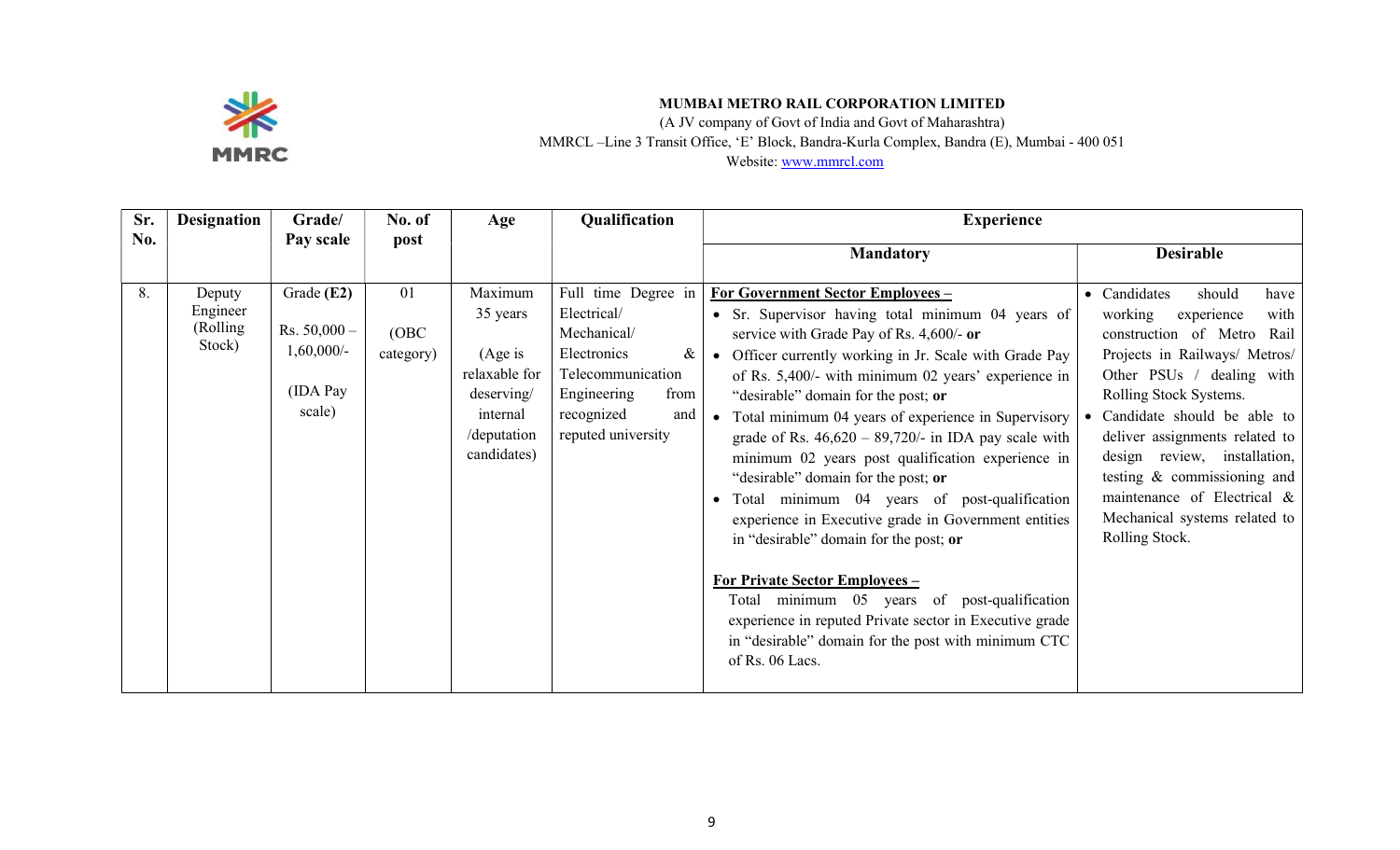

(A JV company of Govt of India and Govt of Maharashtra)

MMRCL –Line 3 Transit Office, 'E' Block, Bandra-Kurla Complex, Bandra (E), Mumbai - 400 051

| Sr. | <b>Designation</b>                 | <b>Grade/Pay</b>                                                     | No. of                  | Age                                                                                                      | Qualification                                                                                                                   | <b>Experience</b>                                                                                                                                                                                                                                                                                                                                                                                                                                                                                                                                                                                                                                                                                                                                                                                                                                                                                  |                                                                                                                                                                                                                                                                                                                                                                                                                                                                          |
|-----|------------------------------------|----------------------------------------------------------------------|-------------------------|----------------------------------------------------------------------------------------------------------|---------------------------------------------------------------------------------------------------------------------------------|----------------------------------------------------------------------------------------------------------------------------------------------------------------------------------------------------------------------------------------------------------------------------------------------------------------------------------------------------------------------------------------------------------------------------------------------------------------------------------------------------------------------------------------------------------------------------------------------------------------------------------------------------------------------------------------------------------------------------------------------------------------------------------------------------------------------------------------------------------------------------------------------------|--------------------------------------------------------------------------------------------------------------------------------------------------------------------------------------------------------------------------------------------------------------------------------------------------------------------------------------------------------------------------------------------------------------------------------------------------------------------------|
| No. |                                    | scale                                                                | post                    |                                                                                                          |                                                                                                                                 | <b>Mandatory</b>                                                                                                                                                                                                                                                                                                                                                                                                                                                                                                                                                                                                                                                                                                                                                                                                                                                                                   | <b>Desirable</b>                                                                                                                                                                                                                                                                                                                                                                                                                                                         |
| 9.  | Deputy Engineer<br>$(Depot, M\&P)$ | Grade $(E2)$<br>Rs. $50,000 -$<br>$1,60,000/-$<br>(IDA Pay<br>scale) | 01<br>(UR)<br>category) | Maximum<br>35 years<br>(Age is)<br>relaxable for<br>deserving/<br>internal<br>/deputation<br>candidates) | Full time Degree in<br>Electrical<br><sub>or</sub><br>Mechanical<br>Engineering<br>from<br>recognized and reputed<br>university | For Government Sector Employees -<br>Sr. Supervisor having total minimum 04 years of<br>service with Grade Pay of Rs. 4,600/- or<br>Officer currently working in Jr. Scale with Grade Pay<br>$\bullet$<br>of Rs. 5,400/- with minimum 02 years' experience in<br>"desirable" domain for the post; or<br>Total minimum 04 years of experience in Supervisory<br>grade of Rs. $46,620 - 89,720/$ - in IDA pay scale with<br>minimum 02 years post qualification experience in<br>"desirable" domain for the post; or<br>Total minimum 04 years of post-qualification<br>experience in Executive grade in Government entities<br>in "desirable" domain for the post; or<br><b>For Private Sector Employees -</b><br>Total minimum 05 years of post-qualification<br>experience in reputed Private sector in Executive<br>grade in "desirable" domain for the post with<br>minimum CTC of Rs. 06 Lacs. | • Candidates<br>should<br>have<br>working experience<br>with<br>construction of Metro Rail<br>Projects in Railways/Metros/<br>Other PSUs / dealing with<br>Rolling Stock Systems and<br>Depot-Plant and Equipment.<br>• Candidate should be able to<br>deliver assignments related to<br>design review, installation,<br>testing & commissioning and<br>maintenance of Electrical &<br>Mechanical systems related<br>to Rolling Stock and Depot-<br>Plant and Equipment. |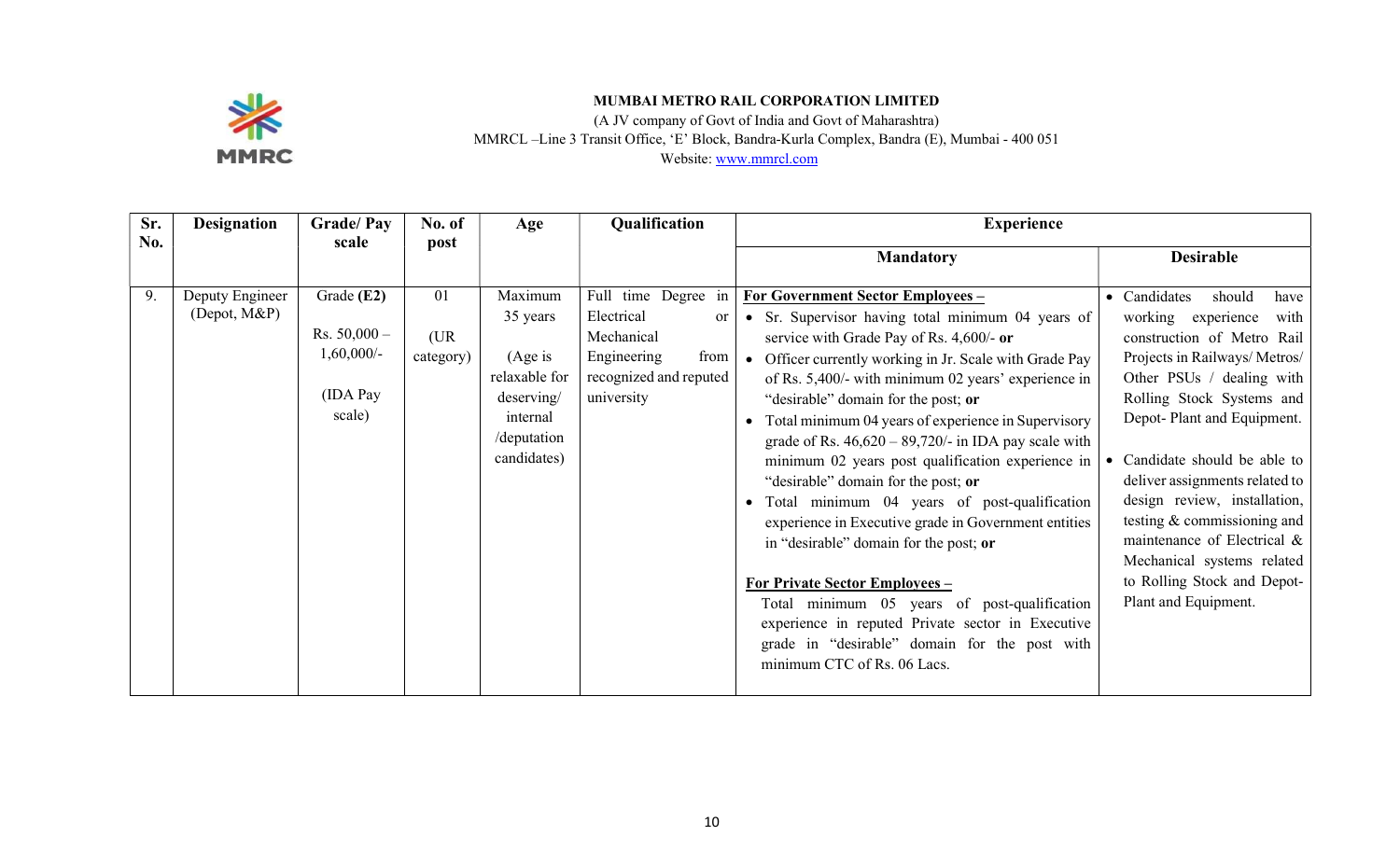

(A JV company of Govt of India and Govt of Maharashtra)

MMRCL –Line 3 Transit Office, 'E' Block, Bandra-Kurla Complex, Bandra (E), Mumbai - 400 051

| Sr. | <b>Designation</b>                   | Grade/                                                             | No. of                  | Age                                                                                                      | Qualification                                                                                                                                                                                                                                                                         | <b>Experience</b>                                                                                                                                                                                                                                                                                                                                                                                                                                                                                                          |                                                                                                                                                                                                                                                                                                                                                                                                                     |
|-----|--------------------------------------|--------------------------------------------------------------------|-------------------------|----------------------------------------------------------------------------------------------------------|---------------------------------------------------------------------------------------------------------------------------------------------------------------------------------------------------------------------------------------------------------------------------------------|----------------------------------------------------------------------------------------------------------------------------------------------------------------------------------------------------------------------------------------------------------------------------------------------------------------------------------------------------------------------------------------------------------------------------------------------------------------------------------------------------------------------------|---------------------------------------------------------------------------------------------------------------------------------------------------------------------------------------------------------------------------------------------------------------------------------------------------------------------------------------------------------------------------------------------------------------------|
| No. |                                      | Pay scale                                                          | post                    |                                                                                                          |                                                                                                                                                                                                                                                                                       | <b>Mandatory</b>                                                                                                                                                                                                                                                                                                                                                                                                                                                                                                           | <b>Desirable</b>                                                                                                                                                                                                                                                                                                                                                                                                    |
| 10. | Junior<br>Supervisor<br>(Operations) | Grade $(W6)$<br>Rs. $35,280 -$<br>$67,920/-$<br>(IDA Pay<br>scale) | 01<br>(UR)<br>category) | Maximum<br>35 years<br>(Age is)<br>relaxable for<br>deserving/<br>internal<br>/deputation<br>candidates) | B.E.<br>Tech in<br>В.<br>Mechanical/<br>Electrical/<br>Electronics<br>&<br>Telecommunication<br>discipline<br>Engineering<br>from a Govt. recognized<br>Institute / University<br><b>OR</b><br>Diploma in Mechanical/<br>Electrical/Electronics &<br>Telecommunication<br>Engineering | <b>For Government Employee:</b><br>Total minimum of 05 years experience with minimum<br>02 years of experience in next below grade in IDA Pay<br>Scale of Rs. $34,020 - 64,310/$ - (W5 Grade) in desirable<br>domain after acquiring required qualification.<br><b>For Private Sector Employee:</b><br>Total minimum 06 years of experience in reputed private<br>sector in responsible position in "Desirable" domain for<br>the post after acquiring required qualification with the<br>minimum CTC of Rs. 05 - 06 Lacs. | • Candidates having experience in the<br>field of Operations of Metro Rail/<br>Railways / Railway PSU's/ Metro<br>related Infrastructure Industries will<br>be preferred.<br>Should have working experience as<br>$\bullet$<br>Train Operator/ Station Controller in<br>supervisory role in operations<br>department of Metro Rail/ Railway.<br>Should have a good understanding of<br>Metro Railway General Rules. |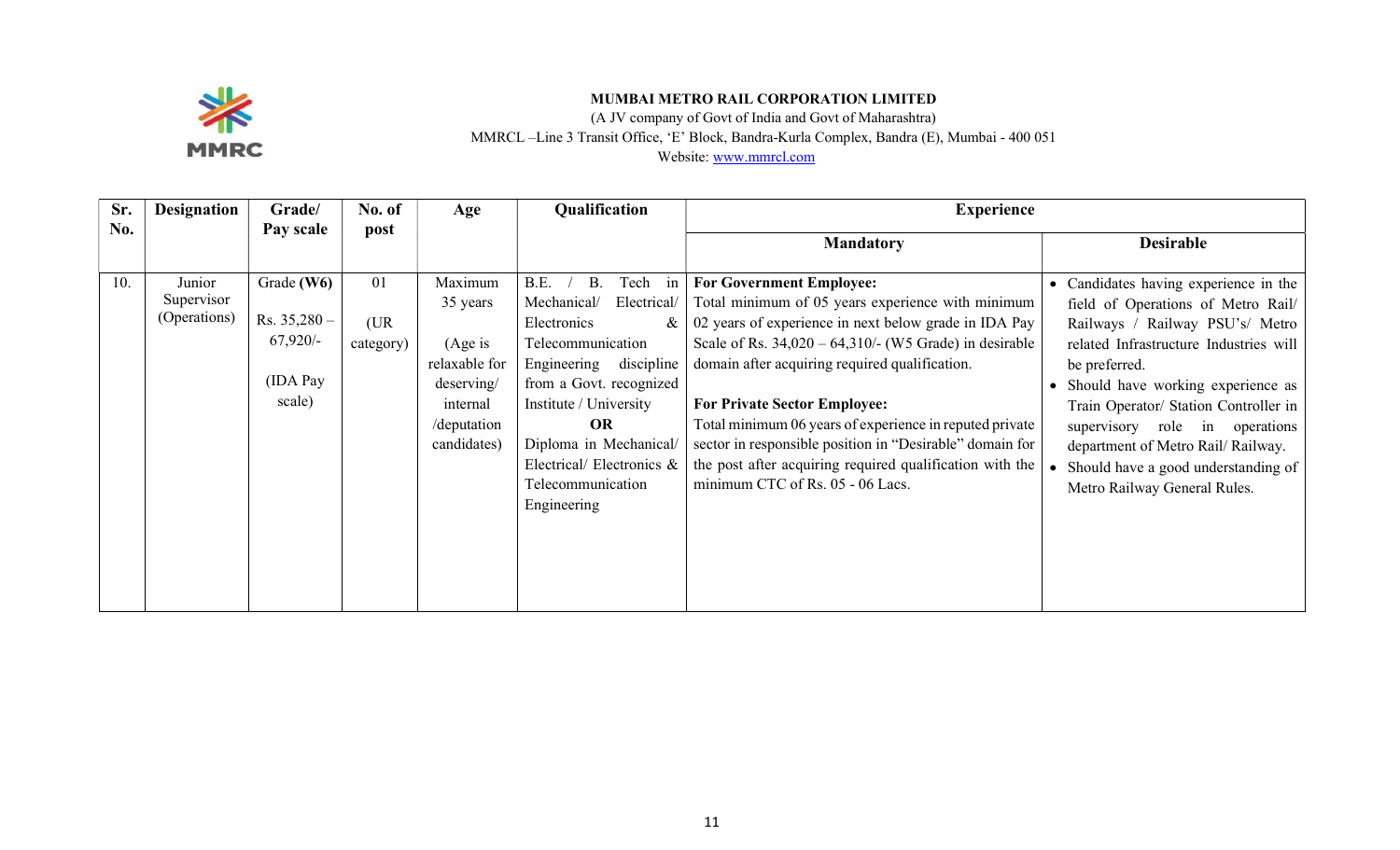

(A JV company of Govt of India and Govt of Maharashtra)

MMRCL –Line 3 Transit Office, 'E' Block, Bandra-Kurla Complex, Bandra (E), Mumbai - 400 051

| Sr. | <b>Designation</b>                               | Grade/                                                           | No. of                                     | Age                                                                                                      | Qualification                                                                                                                                                                                                                                  |                                                                                                                                                                                                                                                                                                                                                                                                                                                                                                                                 | <b>Experience</b>                                                                                                                                                                                                                                                                                                                                                                                                                                                                                                                                                                                                                                                                  |
|-----|--------------------------------------------------|------------------------------------------------------------------|--------------------------------------------|----------------------------------------------------------------------------------------------------------|------------------------------------------------------------------------------------------------------------------------------------------------------------------------------------------------------------------------------------------------|---------------------------------------------------------------------------------------------------------------------------------------------------------------------------------------------------------------------------------------------------------------------------------------------------------------------------------------------------------------------------------------------------------------------------------------------------------------------------------------------------------------------------------|------------------------------------------------------------------------------------------------------------------------------------------------------------------------------------------------------------------------------------------------------------------------------------------------------------------------------------------------------------------------------------------------------------------------------------------------------------------------------------------------------------------------------------------------------------------------------------------------------------------------------------------------------------------------------------|
| No. |                                                  | Pay scale                                                        | post                                       |                                                                                                          |                                                                                                                                                                                                                                                | <b>Mandatory</b>                                                                                                                                                                                                                                                                                                                                                                                                                                                                                                                | <b>Desirable</b>                                                                                                                                                                                                                                                                                                                                                                                                                                                                                                                                                                                                                                                                   |
| 11. | Junior<br>Engineer-II<br>(Signal $&$<br>Telecom) | Grade $(W6)$<br>Rs. 35,280 -<br>$67,920/-$<br>(IDA Pay<br>scale) | 06<br>$(05$ -UR &<br>$01-OBC$<br>category) | Maximum<br>35 years<br>(Age is)<br>relaxable for<br>deserving/<br>internal<br>/deputation<br>candidates) | Tech<br>B.E.<br><b>B.</b><br>in<br>Electronics<br>&<br>Telecommunication<br>Engineering<br>discipline<br>from a Govt. recognized<br>Institute / University<br><b>OR</b><br>Diploma in Electronics<br>Telecommunication<br>$\&$<br>Engineering. | <b>For Government Employee:</b><br>Total minimum of 05 years experience with<br>minimum 02 years of experience in next below<br>grade in IDA Pay Scale of Rs. $34,020 - 64,310$ /-<br>(W5 Grade) in desirable domain after acquiring<br>required qualification.<br><b>For Private Sector Employee:</b><br>Total minimum 06 years of experience in reputed<br>private sector in responsible position in<br>"Desirable" domain for the post after acquiring<br>required qualification with the minimum CTC of<br>Rs. 05 - 06 Lacs | • Candidates having experience in the field of<br>Signaling & Telecom department in Metro Rail/<br>Railway Railway PSU's/ Metro related<br>Infrastructure Industries will be preferred.<br>Candidates should have experience of working<br>in Construction projects of Railways/ Metro/<br>other PSU's/ Private Sector dealing with latest<br>technology in Signaling or Telecommunication<br>or Automatic Fare Collection (AFC) systems.<br>Adequate experience in supervising S&T<br>related work, coordination between various<br>contractors at Site.<br>Candidate should have exposure in managing<br>controlling<br>$\circ$ of<br>and<br>various<br>types<br>documentations. |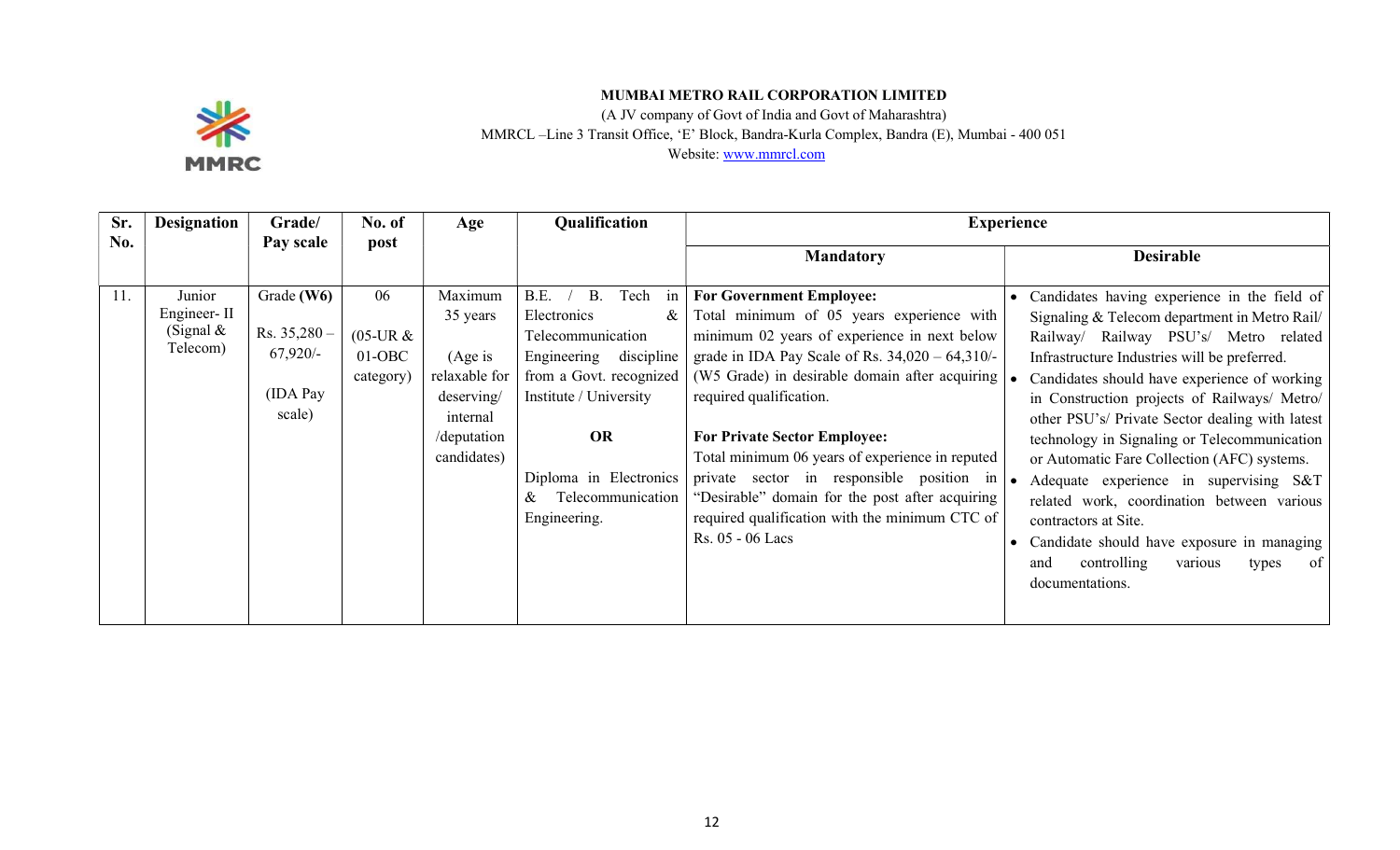

(A JV company of Govt of India and Govt of Maharashtra) MMRCL –Line 3 Transit Office, 'E' Block, Bandra-Kurla Complex, Bandra (E), Mumbai - 400 051 Website: www.mmrcl.com

| Sr. | <b>Designation</b>           | Grade/                                                           | No. of post                                                                 | Age                                                                                       | Qualification                                                                                                                | <b>Experience</b>                                                                                                                                                                                                                                                                                                                                                                                                                                                                                                                                                                                                                                                                                                                                              |                                                                                                                                                                                                                                                                                                                                                                                                                                                                                                                                                                                                                                                                                                                                                                                   |  |
|-----|------------------------------|------------------------------------------------------------------|-----------------------------------------------------------------------------|-------------------------------------------------------------------------------------------|------------------------------------------------------------------------------------------------------------------------------|----------------------------------------------------------------------------------------------------------------------------------------------------------------------------------------------------------------------------------------------------------------------------------------------------------------------------------------------------------------------------------------------------------------------------------------------------------------------------------------------------------------------------------------------------------------------------------------------------------------------------------------------------------------------------------------------------------------------------------------------------------------|-----------------------------------------------------------------------------------------------------------------------------------------------------------------------------------------------------------------------------------------------------------------------------------------------------------------------------------------------------------------------------------------------------------------------------------------------------------------------------------------------------------------------------------------------------------------------------------------------------------------------------------------------------------------------------------------------------------------------------------------------------------------------------------|--|
| No. |                              | Pay scale                                                        |                                                                             |                                                                                           |                                                                                                                              | <b>Mandatory</b>                                                                                                                                                                                                                                                                                                                                                                                                                                                                                                                                                                                                                                                                                                                                               | <b>Desirable</b>                                                                                                                                                                                                                                                                                                                                                                                                                                                                                                                                                                                                                                                                                                                                                                  |  |
| 12. | Jr. Engineer-<br>II $(E\&M)$ | Grade (W6)<br>$Rs. 35,280-$<br>$67,920/-$<br>(IDA Pay)<br>scale) | 10<br>$(04$ -UR,<br>01- UR/EWS,<br>$03-OBC$ ,<br>$01 - SC$ ,<br>$01 - ST$ ) | Maximum<br>35 years<br>(Age is)<br>relaxable for<br>deserving/<br>internal<br>candidates) | Degree/Diploma<br>in Electrical or<br>Mechanical<br>Engineering from<br>recognized<br>institute /<br>university /<br>college | <b>For Degree holders:</b><br>• Total minimum 03 years of experience in<br>govt. entities in desirable domain after<br>acquiring required qualification.<br>• Total minimum 03 years of experience with $  \bullet  $<br>minimum 02 years experience in desirable<br>domain in reputed private sector in $\bullet$<br>responsible position after acquiring required<br>qualification<br><b>For Diploma holders:</b><br>• Total minimum 05 years of experience in $\cdot$<br>govt. entities in desirable domain after<br>acquiring required qualification.<br>• Total minimum 05 years of experience with<br>minimum 03 years experience in desirable<br>domain in reputed private sector in<br>responsible position after acquiring required<br>qualification. | Candidate should have experience of working in<br>construction projects of Railways/ Metro/ other<br>PSUs/ Private sector dealing with, E&M system,<br>Lifts / Escalators.<br>Adequate experience in supervising E&M work,<br>coordination between various contractors at site.<br>Candidate<br>should<br>be<br>with<br>conversant<br>computerized designing & drawings,<br>latest<br>E&M / Lifts / Escalators technologies and should<br>with international bidding<br>conversant<br>be<br>procedure.<br>Candidates should have exposure in managing and<br>controlling various types of documentation.<br>Candidates with experience of working on<br>$\bullet$<br>projects for urban rail systems with specific<br>experience of E&M, Lifts & Escalators will be<br>preferred. |  |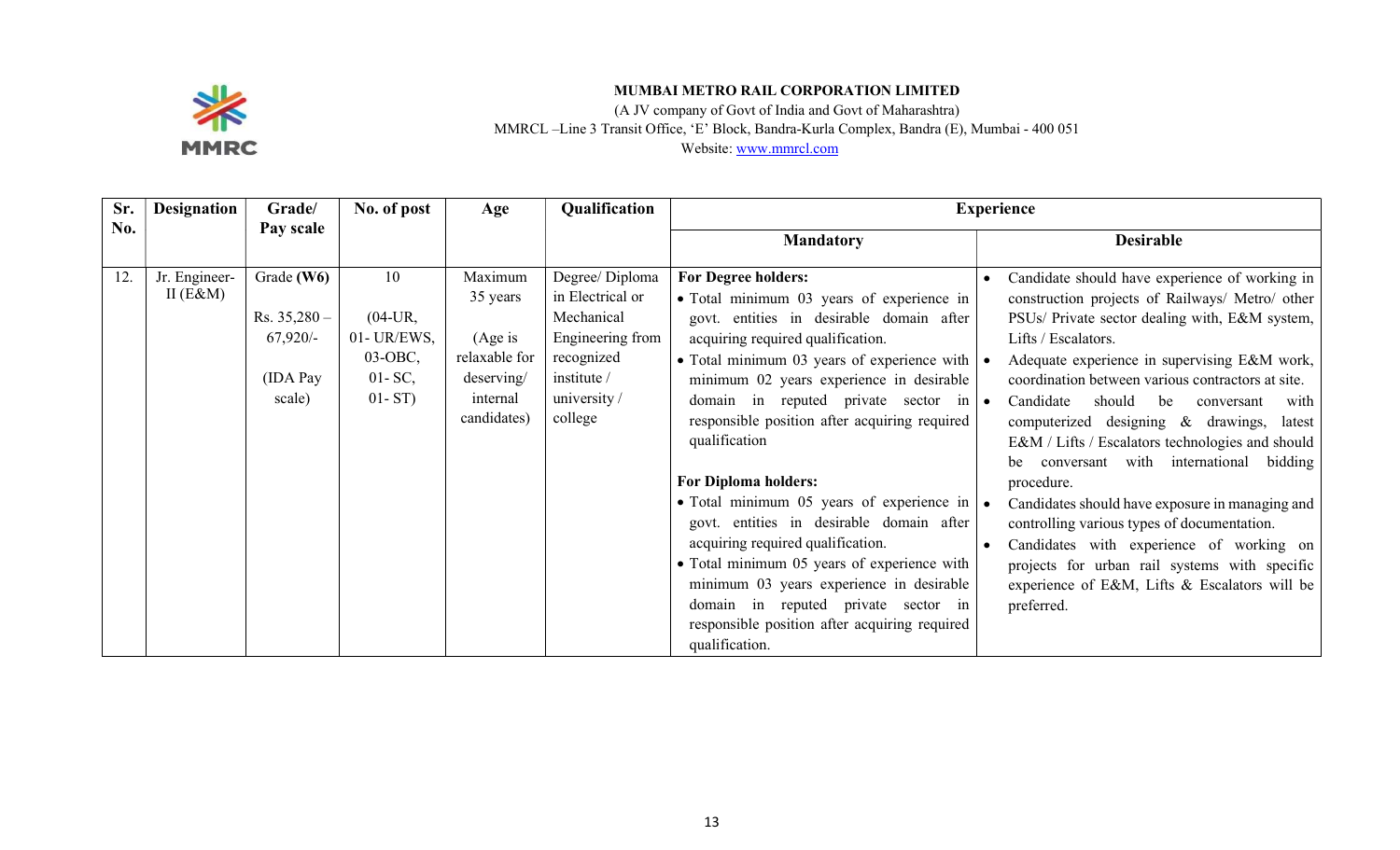

(A JV company of Govt of India and Govt of Maharashtra) MMRCL –Line 3 Transit Office, 'E' Block, Bandra-Kurla Complex, Bandra (E), Mumbai - 400 051

| Sr. | <b>Designation</b> | <b>Grade/Pay</b>                                                   | No. of                   | Age                                                                                                      | Qualification                                                                                                                                                                                                                                                                                                                                                                     | <b>Experience</b>                                                                                                                              |                                                                                                                                            |
|-----|--------------------|--------------------------------------------------------------------|--------------------------|----------------------------------------------------------------------------------------------------------|-----------------------------------------------------------------------------------------------------------------------------------------------------------------------------------------------------------------------------------------------------------------------------------------------------------------------------------------------------------------------------------|------------------------------------------------------------------------------------------------------------------------------------------------|--------------------------------------------------------------------------------------------------------------------------------------------|
| No. |                    | scale                                                              | post                     |                                                                                                          |                                                                                                                                                                                                                                                                                                                                                                                   | <b>Mandatory</b>                                                                                                                               | <b>Desirable</b>                                                                                                                           |
| 13. | Assistant (IT)     | Grade $(W5)$<br>Rs. $34,020 -$<br>$64,310/-$<br>(IDA Pay<br>scale) | 01<br>(OBC)<br>category) | Maximum<br>33 years<br>(Age is)<br>relaxable for<br>deserving/<br>internal<br>/deputation<br>candidates) | Full time 03 years Graduation i.e. B.Sc.<br>(IT/ Computer) / BCA or equivalent<br>from recognized College / University<br>with Minimum 02 years' experience in<br>IT related field<br><b>OR</b><br>Diploma<br>computer science<br>in<br>application<br>equivalent<br>from<br>or<br>recognized university / college with<br>minimum 04 years of experience in IT<br>related field. | Sound Knowledge of hardware/<br>software/ Networking / IT Literacy<br>i.e. working skills in MS Office/<br>drafting skill and email management | Exposure to Prima-Vera/ ERP/ e-<br>Office.<br>Working experience in reputed<br>companies of Private/ Govt. Sector<br>of IT related Fields. |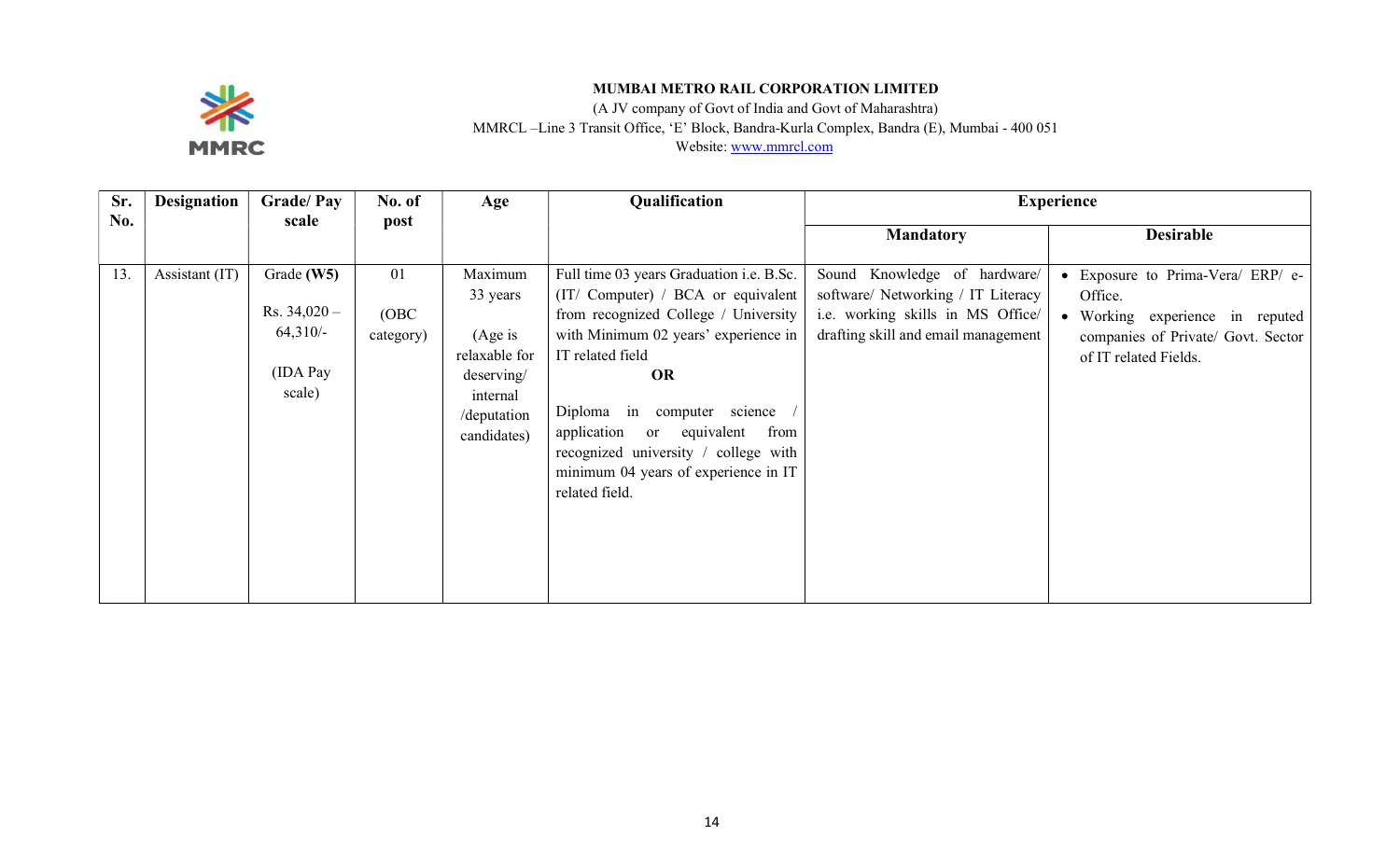# Recruitment Guidelines

# 1) Selection Procedure:

Candidates applying for the posts mentioned in the advertisement will be called for Personal Interview. MMRCL reserves the right to shortlist the Candidates for Personal Interview. The Candidates will be shortlisted for interview, based on their eligibility/ experience in the relevant field. Candidate may be asked to submit any other documents required by the scrutiny committee and he/ she is liable to produce the same. Selection criteria are relaxable for deserving Candidates with very sound background on discretion of committee for Scrutiny/ Selection.

# 2) Surety Bond:

The candidates selected for the above posts will have to execute a surety bond of stipulated amount as mentioned below as per MMRCL Surety & Training Cost Recovery Bond Policy –

| Sr. | Grade     | <b>Applicable Surety</b> | <b>Applicable Training</b> | Applicable service period |
|-----|-----------|--------------------------|----------------------------|---------------------------|
| No. |           | <b>Bond</b>              | cost                       | in lieu of Surety Bond    |
|     | $E4 - E7$ | Rs. $2,00,000/-$         | $Rs. 43,000/-$             | 03 years                  |
|     | $E1 - E3$ | Rs. $1,50,000/-$         | Rs. $43,000/-$             | 03 years                  |
|     | $W5-W8$   | Rs. $50,000/-$           | Rs. 22,000/-               | 03 years                  |

Note - MMRCL Surety & Training Cost Recovery Bond Policy is not applicable in case of appointment on deputation basis.

# 3) Reservations / Relaxations / Concessions:

Reservations / Relaxation / Concessions would be given to SCs/STs/OBCs (Non-Creamy Layer)/ Person with Disability (PWD)/ Ex-Servicemen candidates as per guidelines issued by Govt. of India from time to time.

# Abbreviations used:

| SC – Scheduled Caste                                   | <b>ST</b> - Scheduled Tribe |
|--------------------------------------------------------|-----------------------------|
| <b>OBC</b> – Other Backward Class (Non - Creamy Layer) | $UR - Unreserved$           |

EWS – Economically Weaker Sections

# Age Relaxations would be given as per following:

| Sr. No | <b>Category of Candidate</b>                        | <b>Age Relaxation</b>    |
|--------|-----------------------------------------------------|--------------------------|
| (a)    | Scheduled Caste (SC) and Scheduled Tribe (ST)       | By 05 years              |
| (b)    | Other Backward Class (OBC) Non - Creamy Layer       | By 03 years              |
| (c)    | Person with Disabilities (PWD)                      | By 10 years $(SC/ST)$    |
|        |                                                     | By 08 years (OBC)        |
|        |                                                     | By 05 years (Unreserved) |
| (d)    | All persons who have ordinarily been domiciled in   | By 05 years              |
|        | Kashmir division of J & K State during $01-01-1980$ |                          |
|        | to 31-12-1989                                       |                          |
| (e)    | Children / Family members of those who died in the  | By 05 years              |
|        | 1984 riots                                          |                          |
| (f)    | Ex-Servicemen: (Details at Annexure 'A')            | By 05 years              |

### Reservation for EWSs in direct recruitment is applicable as per DoPT OM No. 36039/1/ 2019- Esst. (Res), dated 31.01.2019

# 4) Pay Scale, Allowances & Perquisites: (On Deputation)

The terms and conditions including pay scale etc. of the candidates appointed on deputation will be governed by DOPT/ DPE/ GOI guidelines as applicable.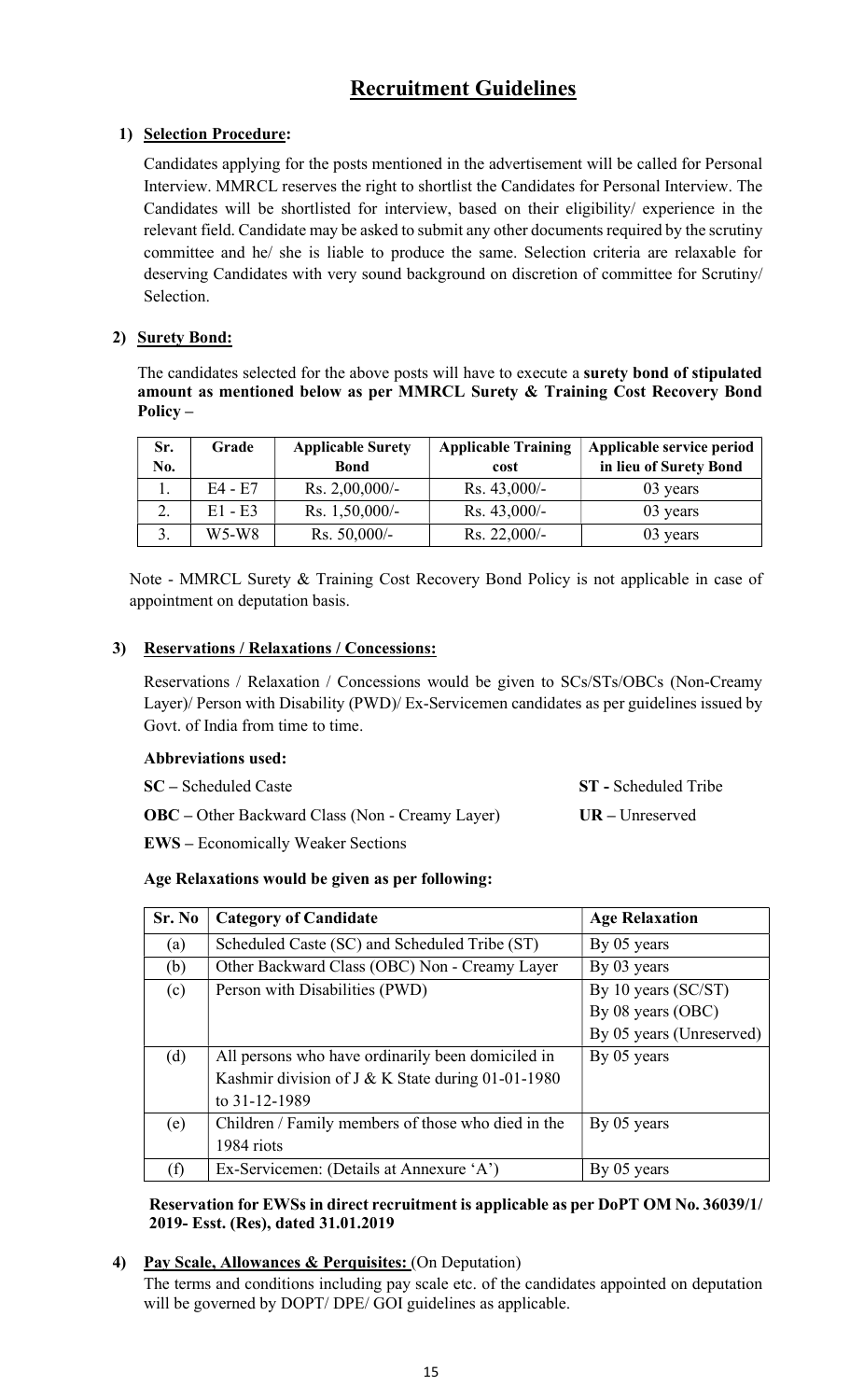# 5) How to Apply:

- i. Candidates are required to apply online only through MMRCL official website: www.mmrcl.com --->Careers --> MMRCL Recruitment Advertisement 2022-01. (No other modes of application will be accepted).
- ii. Candidates are required to have valid personal E-mail ID & Mobile No. It should be kept active during the recruitment process. MMRCL will send intimation of personal interview and any other information regarding your application only through the registered E-mail ID.
- iii. The online registration will remain active from 09<sup>th</sup> March, 2022 at 10:00 Hrs. and will end on 15<sup>th</sup> April, 2022 at 23:59 Hrs only. In order to avoid last minute rush, the candidates are advised to apply early enough. MMRCL will not be responsible for network problem or any other problem of this nature  $\&$  non-submission of online application during the last days due to heavy rush etc.
- iv. All the fields in the online application form should be filled up carefully. There will be a preview of the application filled in by the candidate before submitting the application, so that it can be edited. After submission of application, no modification will be permitted.
- v. Candidates will have to upload scan copy of updated Resume, and passport size photograph (.jpg/ .jpeg) and recent pay slip in .pdf format along with their application.
- vi. Candidate are required to clearly indicate whether they are applying against the vacancy for consideration on Contract or Deputation basis.
- vii. Candidates belonging to Government Sector are required to forward their application in prescribed format on postal address given below along with (i) Latest Resume, photograph, all educational qualification certificates and all work experience certificates, (ii) No Objection Certificate (As per the enclosed format), (iii) Attested copies of ACR's/APR's of last 05 (five) years, (iv) Certificate stating that no vigilance case is either pending or contemplated against the officer, (v) No Penalty Certificate stating that no major/ minor penalty has been imposed on the officer or a statement giving details of major/ minor penalties imposed on the officer, if any, during the last 10 years.

# Postal Address:



# 6) General: Most Important

- i. Age, qualification and experience would be as on  $01<sup>st</sup> March, 2022$ .
- ii. In case of educational qualifications, in addition to an institute being approved by UGC/ AICTE; the particular Degree/ Diploma awarded by that institute is also required to be an approved Degree/ Diploma.
- iii. While applying for the above post, the applicant should ensure that he/she fulfils the eligibility and the norms mentioned above on the specified dates and the particulars furnished by him/ her are correct in all respects. In case, it is detected at any stage of recruitment that Candidate does not fulfil the eligibility norms and /or that he/ she has furnished any incorrect/ false information or has suppressed any material fact(s), his/her candidature will stand cancelled. If any of these shortcomings is/ are detected even after appointment his/ her services are liable to be terminated.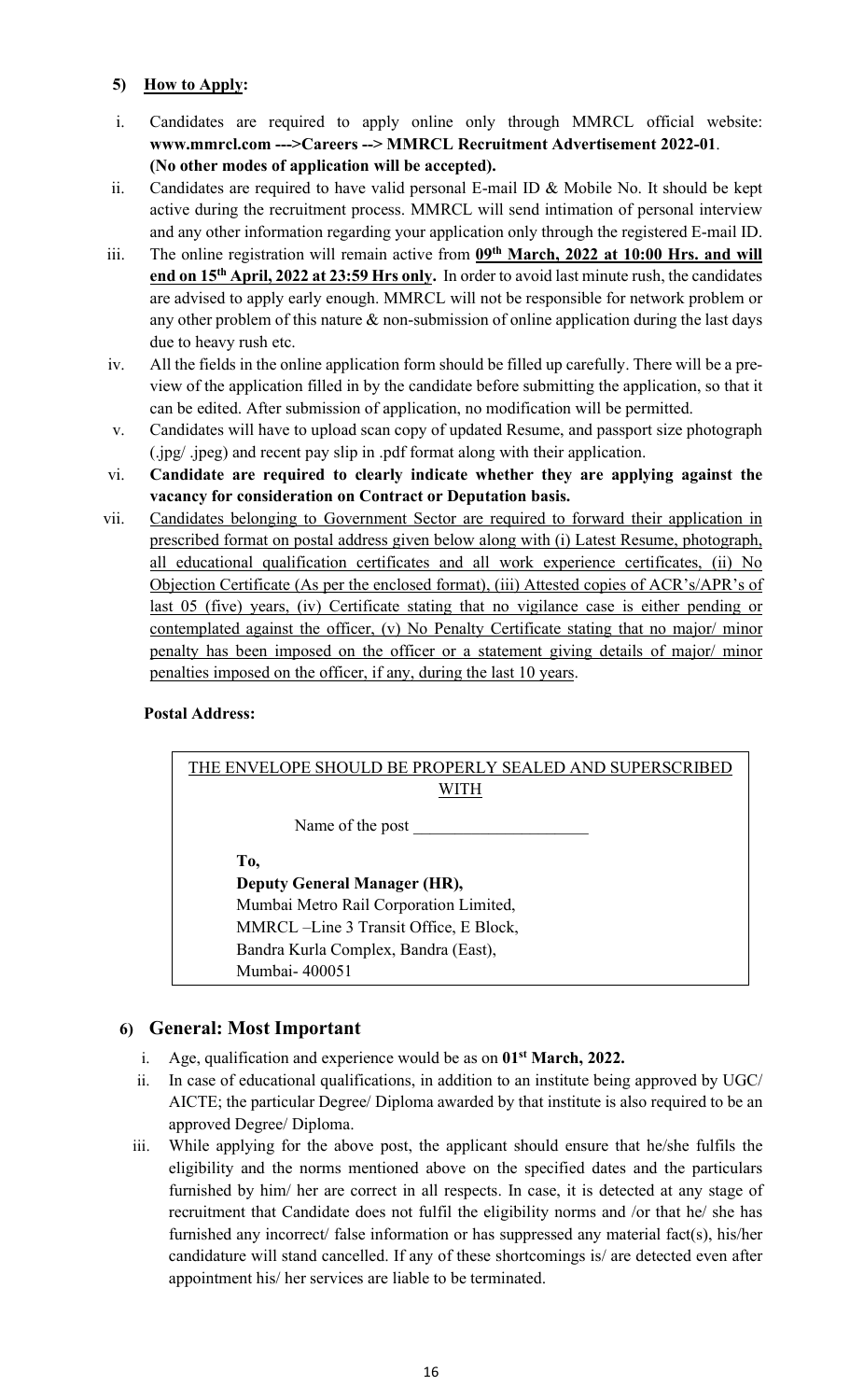- iv. MMRCL reserves the right to change the number of vacancies and cancel/ restrict/ modify/ alter and modify the recruitment criteria's during the recruitment process if required, without issuing any further notice or assigning any reason thereof.
- v. Incomplete applications or applications received after the due date will be summarily rejected. MMRCL is not responsible for Loss/ delay in post.
- vi. MMRCL is not responsible for any printing error that might have inadvertently crept in.
- vii. Candidates employed in Govt. Dept. / PSU/ Autonomous Body should forward their application through proper channel and must produce "NOC" from the present employer on the date of interview. (Format is enclosed below)
- viii. No Travelling Allowances/ reimbursement will be paid to the candidate for appearing for Interview and pre-appointment medical examination.

# 7) Important Dates:

| a) | Starting date for accepting applications | 09th March, 2022   |
|----|------------------------------------------|--------------------|
|    | Closing date for accepting applications  | $15th$ April, 2022 |

 Sd/- Date: 09<sup>th</sup> March, 2022 (Ranjit Singh Deol, I.A.S) Managing Director Place: Mumbai Mumbai Metro Rail Corporation Ltd.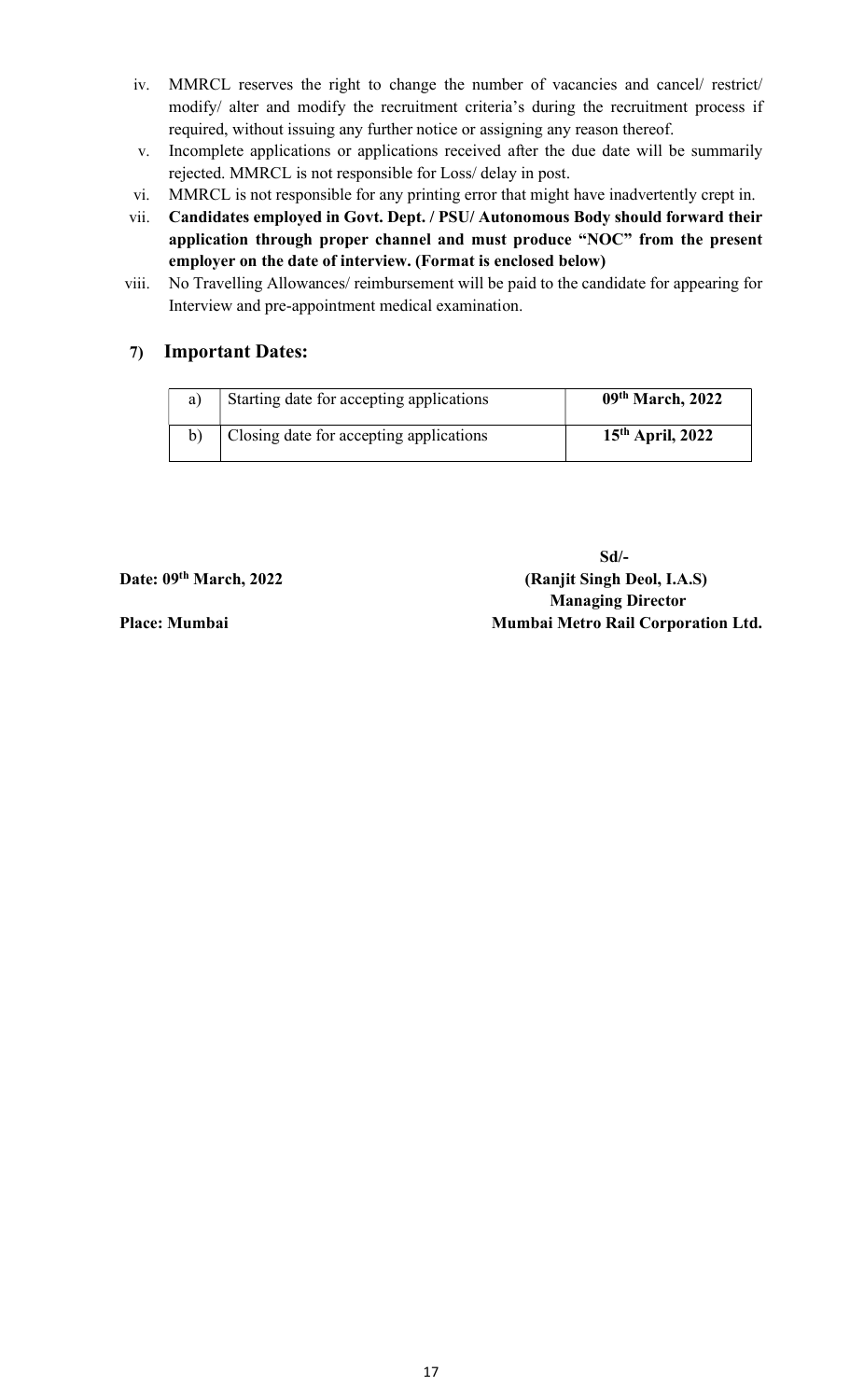# ANNEXURE 'A'

# Notes :-

- (i) An ex-serviceman who has once joined a Govt. job on the civil side after availing of the benefits given to him as an ex-serviceman for his re-employment, his ex-servicemen status for the purpose of re-employment in Govt. ceases.
- (ii) The relaxation in upper age limit is allowed on cumulative basis as per Govt. Guidelines.
- (iii) All persons who are eligible for age relaxation under 3(d) of the detailed AD must produce the domicile certificate at the time of interview from the district Magistrate in the Kashmir Division within whose jurisdiction he / she had ordinarily resided or any other authority designated in this regard by Government of J & K to the effect that the candidate had ordinarily been domiciled in the Kashmir Division of the State of J & K during 01-01-1980 to 31-12-1989.

### (iv) Ex-Servicemen (for all posts as indicated In the Detailed AD):

05 years relaxation is allowed in case of Ex-servicemen. (Including ECOs/ SSCOs) provided applicants have rendered at least 05 years military service and have been released on completion of assignment (including those whose assignment is due to be completed within 06 months) otherwise than by way of dismissal or discharge on account of misconduct or inefficiency or on account of physical disability or have been released on account of physical disability attributable to military service or on invalidment. ECOs/ SSCOs who have completed their initial period of assignment of five years of Military Service but whose assignment has been extended beyond five years and in whose case the Ministry of Defence issues certificate that they would be released on selection within three months from the date of receipt of offer of appointment.